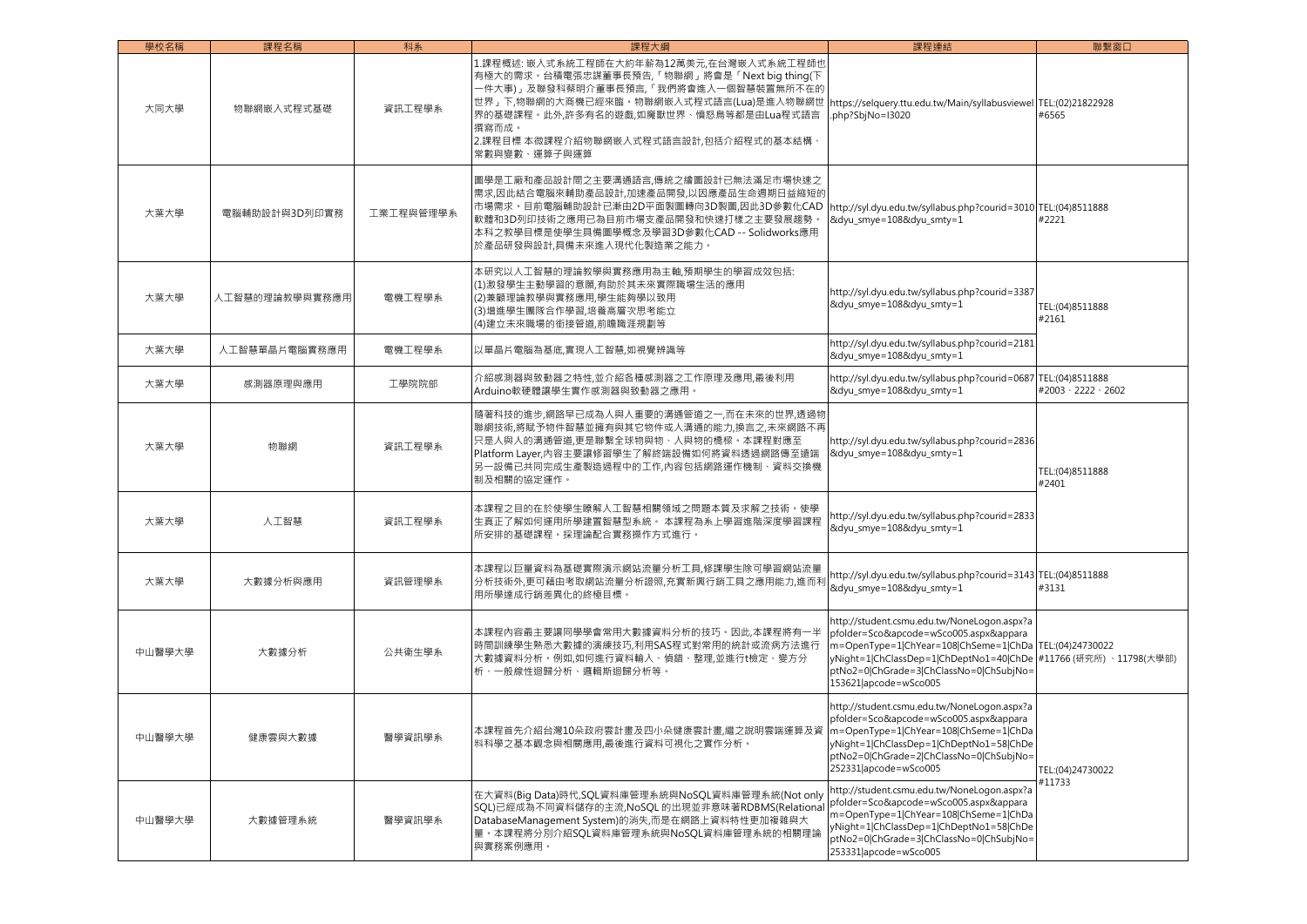| 學校名稱   | 課程名稱           | 科系                | 課程大綱                                                                                                                                                                                                                                                                                                                                                                                                                                                                                                                                                                                                                                                                                                                                                           | 課程連結                                                                                                                                                                                                                                                                    | 聯繫窗口                                        |
|--------|----------------|-------------------|----------------------------------------------------------------------------------------------------------------------------------------------------------------------------------------------------------------------------------------------------------------------------------------------------------------------------------------------------------------------------------------------------------------------------------------------------------------------------------------------------------------------------------------------------------------------------------------------------------------------------------------------------------------------------------------------------------------------------------------------------------------|-------------------------------------------------------------------------------------------------------------------------------------------------------------------------------------------------------------------------------------------------------------------------|---------------------------------------------|
| 中山醫學大學 | 3D列印:積層製造技術與應用 | 醫學應用化學系           | 積層製造技術是一種層層堆疊成型技術,直至最近由2010年後,創客運動風起雲湧,<br>因應低價低耗材與低營運成本需求,而發展眾多桌上型技術,被廣泛稱為3D列印技<br>術。<br>[英國「經濟學人」:3D列印將會成為「第三次工業革命」的劃時代技術!「哈佛商<br>業評論」:3D列印即將改變世界!連歐巴馬、郭台銘、韓國三星都關注的新興產<br>業,是什麼樣的產業引爆如此大的效應,讓世界各國都投入大量資金與人力? [強調]<br>3D列印,這是未來50年高科技產業與人才創新,個人所必備的基本專業修養. 最夯<br>的3D列印產業革命來了! 當世界各國投入大量人力和資金的時候,台灣,準備好了<br> 沒? 你不能不知道這最夯的新興產業! 將傳統製造業重新洗牌的3D列印—— 唯<br> 有詳細了解,才能在市場成功卡位! 3D列印技術不僅讓你在家就能製造自己設計<br> 的玩具、日常用品,甚至連 人體器官也能重新打造。3D列印技術對製造業、醫<br>療、太空、汽車和國防等領域提供無限商機與希望:甚至在環保意識抬頭的現代,減<br>少能源消耗成為這項技術未來的亮點。 隨著3D列印設備愈來愈小,價格也愈來愈<br>低,過去由大型工廠大規模量產的方式即將轉型,透過3D列印技術將設備和原料成<br>本降低許多,即使小量客製化的生產,一樣能獲利。加上3D列印是以極小體積的材<br>料堆疊,因此各種形狀複雜或無規則的物體,皆可以製造或複製出來,例如3D列印的<br>服飾在巴黎時尚展登場,波蘭和上海也透過3D列印列印出建築物.牙科診所也能列<br>印病患齒模,降低手術風險,提高醫療效率,甚至在未來,連肝臟、視網膜細胞皆可列<br>印出來。][參考來源: 參考書目 2] | http://student.csmu.edu.tw/NoneLogon.aspx?a<br>pfolder=Sco&apcode=wSco005.aspx&appara<br>m=OpenType=1 ChYear=108 ChSeme=1 ChDa TEL:(04)24730022<br>yNight=1 ChClassDep=1 ChDeptNo1=64 ChDe #11871<br>ptNo2=0 ChGrade=1 ChClassNo=0 ChSubjNo=<br>181251 apcode = wSco005 |                                             |
| 中國醫藥大學 | 3D列印醫療應用       | 牙醫學系              | 可以幫助從不同學科的專業人士,以了解先進的產品設計和開發技術和方法,使用於<br>各種醫療應用中用。                                                                                                                                                                                                                                                                                                                                                                                                                                                                                                                                                                                                                                                                                                             | https://web1.cmu.edu.tw/courseinfo/Home/Co<br>urse_outline?mCos_id=00000267&mCos_Class<br>$=$ A&mSmtr=1081                                                                                                                                                              | TEL(04)22053366<br>#2302 \ 7701             |
| 中國醫藥大學 | 醫療3D列印概論及實作(一) | 醫學系               | 可以幫助從不同學科的專業人士,以了解先進的產品設計和開發技術和方法,使用於<br>各種醫療應用中用。                                                                                                                                                                                                                                                                                                                                                                                                                                                                                                                                                                                                                                                                                                             | https://web1.cmu.edu.tw/courseinfo/Home/Co<br>urse_outline?mCos_id=01001013&mCos_Class<br>=AB&mSmtr=1081                                                                                                                                                                | TEL:(04)22053366<br>#2101 \ 2102 \ 2201     |
| 中國醫藥大學 | 生醫感測器概論        | 醫學檢驗生物技術學系        | 1.介紹生醫感測器的原理、設計以及應用。 2.啟發學生針對生物感測領域的需求<br>性,有能力思考與尋求適當感測技術之對策。                                                                                                                                                                                                                                                                                                                                                                                                                                                                                                                                                                                                                                                                                                 | https://web1.cmu.edu.tw/courseinfo/Home/Co<br>urse_outline?mCos_id=07000194&mCos_Class<br>=A&mSmtr=1081                                                                                                                                                                 | TEL:(04)22053366                            |
| 中國醫藥大學 | 醫檢人工智慧與大數據     | 醫學檢驗生物技術學系        | 教導學生人工智慧及大數據分析的基本概念、了解機器學習的原理,認識大數據分<br>析的平台與資料庫的原理架構,並且學習或實作生物資訊和醫學檢驗上的相關之應<br>用。                                                                                                                                                                                                                                                                                                                                                                                                                                                                                                                                                                                                                                                                             | https://web1.cmu.edu.tw/courseinfo/Home/Co<br>urse_outline?mCos_id=07000311&mCos_Class<br>=A&mSmtr=1081                                                                                                                                                                 | #7201                                       |
| 中國醫藥大學 | 人工智慧與深度學習      | 生物醫學影像暨放射科學<br>學系 | 學習人工智慧的概念、深度學習網路架構、實作                                                                                                                                                                                                                                                                                                                                                                                                                                                                                                                                                                                                                                                                                                                                          | https://web1.cmu.edu.tw/courseinfo/Home/Co<br>urse_outline?mCos_id=20000186&mCos_Class<br>=A&mSmtr=1081                                                                                                                                                                 | TEL:(04)22053366                            |
| 中國醫藥大學 | 人工智慧專題討論(一)    | 學系                | 生物醫學影像暨放射科學  學會基本神經網路原理、架構,學會至少一種程式語言設計類神經網路,教授<br>MATLAB · PYTHON ·                                                                                                                                                                                                                                                                                                                                                                                                                                                                                                                                                                                                                                                                                           | https://web1.cmu.edu.tw/courseinfo/Home/Co<br>urse_outline?mCos_id=20000191&mCos_Class<br>=A&mSmtr=1081                                                                                                                                                                 | #7815                                       |
| 元智大學   | 感測器原理與應用       | 機械工程學系學士班         | 1.課堂講授。1.Overview of NEMS.2.專題介紹。2.Principles of microsensors.                                                                                                                                                                                                                                                                                                                                                                                                                                                                                                                                                                                                                                                                                                 | https://portal.yzu.edu.tw/cosselect/Cos_Plan.as<br>px?y=108 &s=1&id=ME385&c=A                                                                                                                                                                                           | TEL:(03)4638800<br>#2451                    |
| 元智大學   | 機器人概論          | 電機工程學系學士班         | 1.介紹1.Introduction<br>2.機器人基礎2.Robotics basics<br>3.機器人實作3.Robotics practice<br>4.軟體模擬4.Software simulation                                                                                                                                                                                                                                                                                                                                                                                                                                                                                                                                                                                                                                                    | https://portal.yzu.edu.tw/cosselect/Cos_Plan.as<br>px?y=108 &s=1&id=EEA476&c=A                                                                                                                                                                                          | TEL:(03)4638800<br>#7001                    |
| 元智大學   | 雲端運算與服務        | 資訊工程學系學士班         | 1.雲端運算簡介1.Introduction to Cloud Computing<br>2.雲端運算概念與技術2.Cloud Concepts & Technologies<br>3.基礎設施即服務3.laaS<br>4.平台即服務4.PaaS<br>5.容器5.Container<br>6.雲端應用6.Cloud Application<br>7.雲端監控與管理7.Cloud Monitoring and Management<br>8.雲端儲存8.Cloud Storage<br>9.雲端安全9.Cloud Security<br>10.雲端網路與軟體定義網路10.Cloud Networking and Software Defined<br>Networking<br>11.行動雲端計算11.Mobile Cloud Computing                                                                                                                                                                                                                                                                                                                                                                     | https://portal.yzu.edu.tw/cosselect/Cos_Plan.as<br>px?y=108 &s=1&id=CS337&c=A<br>https://portal.yzu.edu.tw/cosselect/Cos_Plan.as                                                                                                                                        | TEL:(03)4638800<br>#2351<br>TEL:(03)4638800 |
| 元智大學   | 大數據創新應用專題      | 資訊管理學系學士班         | 1.資料分析1.Data analytics2.軟體實作2.Software                                                                                                                                                                                                                                                                                                                                                                                                                                                                                                                                                                                                                                                                                                                         | px?y=108 &s=1&id=IM342&c=C1                                                                                                                                                                                                                                             | #2601                                       |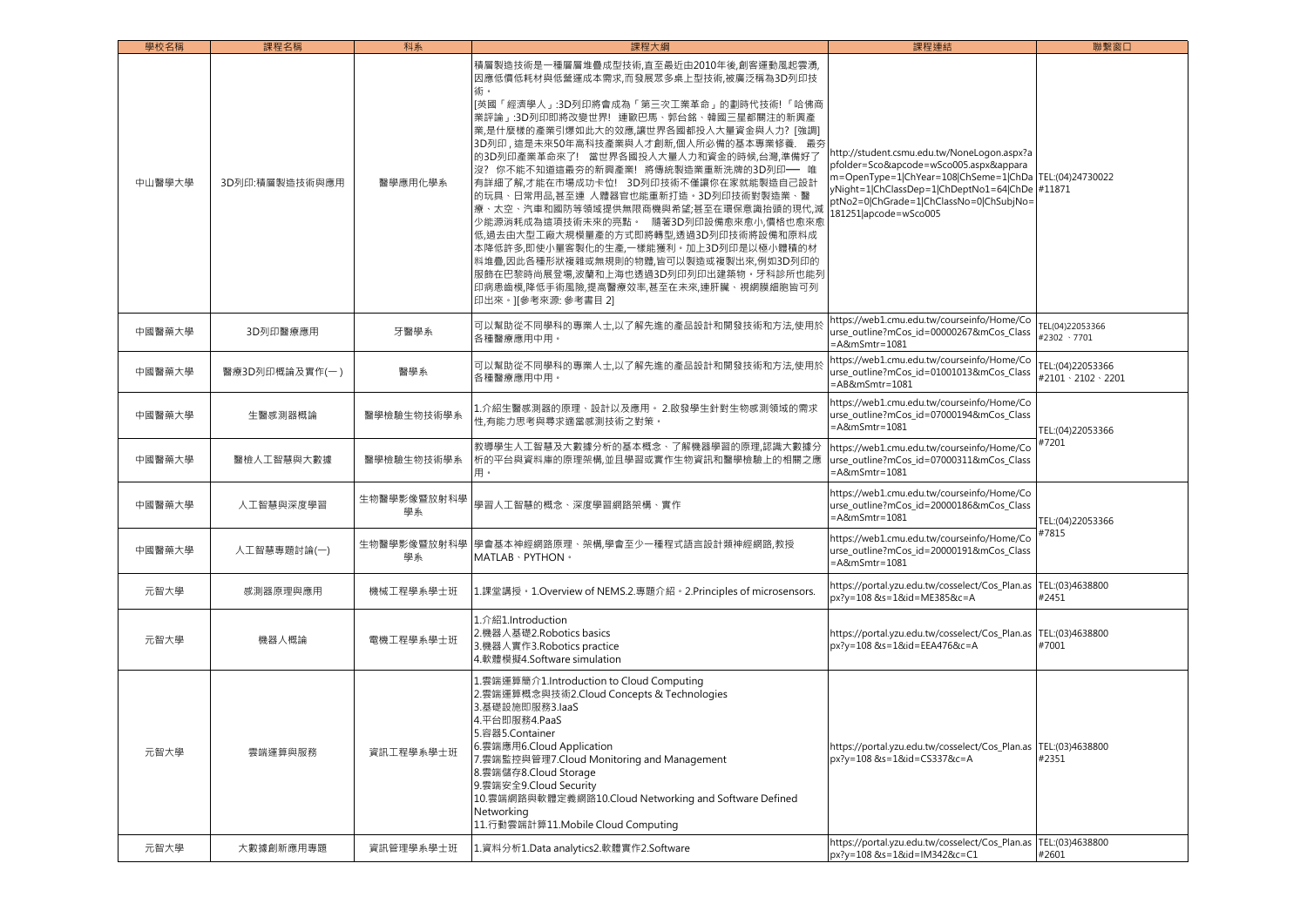| 學校名稱 | 課程名稱         | 科系        | 課程大綱                                                                                                                                                                                                                                                                                                                                                                               | 課程連結                                                                           | 聯繫窗口                     |
|------|--------------|-----------|------------------------------------------------------------------------------------------------------------------------------------------------------------------------------------------------------------------------------------------------------------------------------------------------------------------------------------------------------------------------------------|--------------------------------------------------------------------------------|--------------------------|
| 元智大學 | 物聯網入侵偵測理論與實務 | 資訊管理學系學士班 | 1.物聯網簡介1.Introduction of IOT<br>2.物聯網日誌的簡介2.Introduction of IOT's log<br>3.物聯網日誌的存取3.Accessing and processing IOT's log<br>4. 統計方法於IOT' log的使用4. Applying statistics on IOT'log<br>5.資料探勘技術於IOT' log來偵測入侵5.Applying data mining on IOT'log for<br>intruder detection                                                                                                               | https://portal.yzu.edu.tw/cosselect/Cos_Plan.as<br>px?v=108 &s=1&id=IM346&c=C  | TEL:(03)4638800<br>#2601 |
| 元智大學 | 人工智慧與深度學習    | 雷機工程學系學十班 | 1.人工智慧與深度學習1.Introduction to AI and Deep Learning<br>2.分類問題2.Classification problem<br>3.圖像切割問題3.Segmentation problem<br>4.時間序列問題4.Time-series problem                                                                                                                                                                                                                             | https://portal.yzu.edu.tw/cosselect/Cos_Plan.as<br>px?y=108 &s=1&id=EEB330&c=A | TEL:(03)4638800<br>#7001 |
| 東海大學 | 數學函數與3D列印(一) | 應用數學系     | 學習如何使用數學軟體搭配自由軟體,建立數學函數的3D曲面模型以及該模型的列<br>印輸出.使同學能夠透過這個過程,瞭解與熟悉數學函數所代表的代數與幾何關係。<br>本課程為想要透過Mathematica, Maple, Matlab, K3DSurf 或 MathMod軟體,使<br>修課同學能夠快速繪出兩個變數以上函數z=f(x,γ)的曲面圖形; 進一步討論<br>F(x,y,z)=0的方程式的解所呈現的曲面圖形。由於3D模型必須有一定的厚度,才能<br>透過3D列印機輸出成品,因此當曲面的厚度不足時,利用blender這個軟體給予上面<br>厚度,再進行3D列印。 從本課程,同學會學習將一個函數的圖形繪出,從不同面向觀<br>察3D的呈現方式,最後再進行列印。因此函數不在只是抽象的運算而已,而是垂手<br>可及的真實幾何形體。 | http://desc.ithu.tw/108/1/0707                                                 | TEL:(04)23598742 \       |
| 東海大學 | 大數據實務        | 應用數學系     | 大數據實務課程,使學生了解大數據技術在實務上的應用及產業界的最新趨勢,並可<br>以使用大數據的相關技術做數據的探勘分析及數據相關工程。 企業利用大數據分<br>析的結果來精進公司的營運已成為一種趨勢。在學術界---特別是應用數學系---與<br>大數據分析相關的學理課程,包括機率學、數理統計學、微積分、線性代數等,誠然<br>奠定了處理數據所需的科學方法與邏輯思維之基礎。但只有科學方法與邏輯思維<br>尚不足以應付企業實際產生的大量、多樣、且複雜的資料,本課程目的在讓同學了<br>解企業處理數據的軟硬體架構,以及相關工具的使用。課程將以任務導向的方式,將<br>這些軟硬體架構,以工具的使用,分階段以教師介紹與同學自學的方式交錯進行,課程<br>的最後目的是讓同學完成一個真實數據處理專案。                      | http://desc.ithu.tw/108/1/0709                                                 | (04)23590121#32501       |
| 東海大學 | 3D列印實作       | 資訊工程學系    | 本課程主要將帶領學生學習並熟悉 3D 列印相關的實作工作。首先,本課程將介紹<br>3D 列印的背景知識,包含: 3D 列印的原理、 3D 列印的製造流程、3D 列印的目前<br>的商業模式及應用、3D 列印與自造者時代、3D 列印的未來趨勢等。接著,本課<br>程將分別安排 3D 列印建模軟體的操作演練與實習、3D 列印程式建模,以及 3D 列 http://desc.ithu.tw/108/1/1020<br>印的輸出與實習。在本課程的最後,我們規劃了一個 3D 列印期末專題,讓學生自行<br>選擇希望 3D 列印輸出的軟體,從建模至 3D 列印輸出進行一次完整的演練,以驗收<br>最後的學習成果。                                                                  |                                                                                |                          |
| 東海大學 | 大數據分析        | 資訊工程學系    | R語言是目前處理大數據最常使用的程式語言之一,並具備數千個功能強大的延伸<br>套件.讓 R 語言可深入應用各種不同的領域。本課程將介紹 R 的基本功能、常被使<br>用的延伸套件,並佐以各種資料集案例,具體展現如何使用 R 語言進行資料分析,例<br>如: 向量運算、文字探勘、資料視覺化、趨勢預測、資料建模,以及各種分析結果的<br>輸出、引用與動態呈現等。最後,再透過期末專題的實作,訓練同學利用 R 語言及其<br>套件實際解決資料分析問題的能力。                                                                                                                                               | http://desc.ithu.tw/108/1/1043                                                 | TEL:(04)23590415         |
| 東海大學 | 物聯網與感測       | 資訊工程學系    | 人工智慧(AI)結合物聯網(IoT)的AIoT是近年最熱門的趨勢,勢必帶動如半導體、邊<br>緣運算、5G網路、智慧車輛等相關技術領域的創新發展,引領第四波科技創新,迎<br>接智慧時代的到來。為培養學生掌握IoT就業技能與研究機會,本課程分別從物聯網<br>的整體概念、通訊系統和實務應用等面向,引領學生具備發展 AloT的重要觀念與技<br>術,進而構想設計出可解決產業或生活問題的IoT方案。本課程採理論與實作並用,<br>透過實際操作與討論,設計與發想相關應用。                                                                                                                                        | http://desc.ithu.tw/108/1/1055                                                 |                          |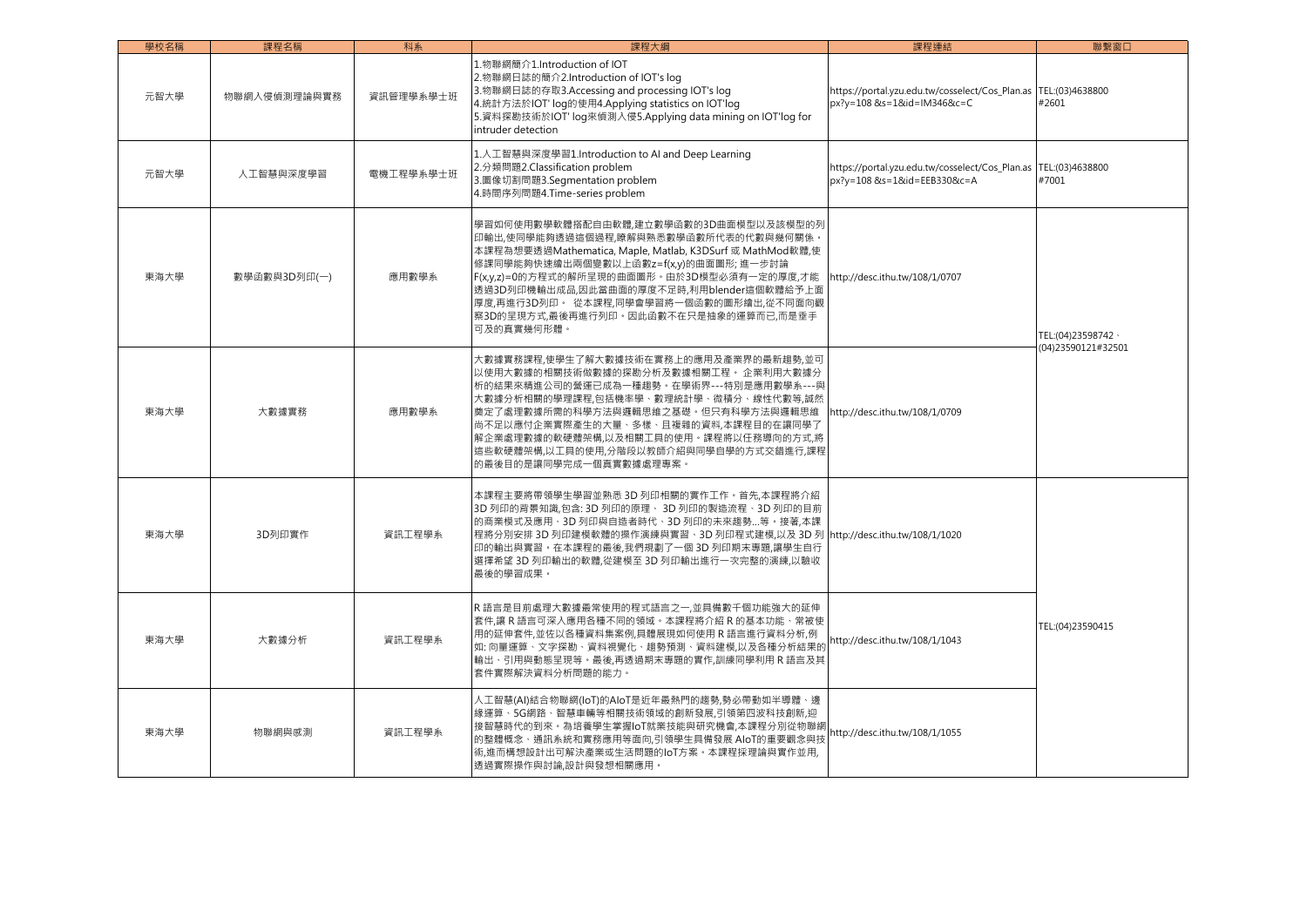| 學校名稱 | 課程名稱                              | 科系         | 課程大綱                                                                                                                                                                                                                                                                                                                                                                                                                                                                                                                                                                                                                                                                                                                  | 課程連結                           | 聯繫窗口                                |
|------|-----------------------------------|------------|-----------------------------------------------------------------------------------------------------------------------------------------------------------------------------------------------------------------------------------------------------------------------------------------------------------------------------------------------------------------------------------------------------------------------------------------------------------------------------------------------------------------------------------------------------------------------------------------------------------------------------------------------------------------------------------------------------------------------|--------------------------------|-------------------------------------|
| 東海大學 | 奈米生醫感測器                           | 電機工程學系     | 課程概述(系所共同性目標) Course Description 本課程主要目標為介紹各式生醫<br>感測器之原理、構造、特性、對應電路及其應用等。生醫感測器的種類繁多且應<br>用廣泛,其量測的物理量包含光、電、磁、溫度、超音波、壓力及化學量等,另外心<br>電圖(ECG)訊號擷取亦為感測器的重要應用之一,故本課程除了闡述基本的感測器<br>外,對生醫用感測器加以著墨,例如:心電訊號量測及心電圖機的設計。 本課程亦介<br>紹生物晶片,生物晶片應用廣泛如:癌症篩檢、快速檢驗、降低疼痛等等,利用現今<br>之奈米技術將生物晶片微小,以達到快速及準確的檢測,為目前當紅的研究題目。本<br>課程探討生醫晶片之原理,並討論設計及製作各式生物晶片及其測試與應用領域,讓<br>學生對各類不同生物晶片具有更深入的了解。                                                                                                                                                                                                                                                                                                                                                | http://desc.ithu.tw/108/1/1118 | TEL:(04)23590121<br>#39000 \ #33915 |
| 東海大學 | 精實管理實務                            | 管理學院       | 1.學習TPS(豐田)生產方式、標準作業三票、TPS實踐課程,到4S、體驗QCC小集團<br>活動,經過一連串有系統的課程編排,讓同學從中了解日式的工廠管理精神與精實生<br>產改善的概念與手法。<br>2.進入職場工作之前、提早體驗工廠實際的管理運作方式、與職場可以無縫接<br>軌。創造同學的學習價值。                                                                                                                                                                                                                                                                                                                                                                                                                                                                                                                                                             | http://desc.ithu.tw/108/1/1156 | TEL:(04)23590121<br>#35000          |
| 東海大學 | 大數據機器學習導論-使用R語言                   | 國際經營與貿易學系  | No programming experience required. Data mining is the process to<br>discover interesting knowledge from large amounts of data. It is an<br>interdisciplinary field with contributions from many areas, such as statistics,<br>machine learning, information retrieval, pattern recognition and<br>bioinformatics. Data mining is widely used in many domains, such as retail,<br>finance, telecommunication and social media. The main techniques for data<br>mining include classification and prediction, clustering, outlier detection,<br>association rules, sequence analysis, time series analysis and text mining,<br>and also some new techniques such as social network analysis and<br>sentiment analysis. | http://desc.ithu.tw/108/1/1337 | TEL:(04)23590239                    |
| 東海大學 | 大數據機器學習導論-使用R語言                   | 資訊管理學系     | No programming experience required. Data mining is the process to<br>discover interesting knowledge from large amounts of data. It is an<br>interdisciplinary field with contributions from many areas, such as statistics,<br>machine learning, information retrieval, pattern recognition and<br>bioinformatics. Data mining is widely used in many domains, such as retail,<br>finance, telecommunication and social media. The main techniques for data<br>mining include classification and prediction, clustering, outlier detection,<br>association rules, sequence analysis, time series analysis and text mining,<br>and also some new techniques such as social network analysis and<br>sentiment analysis. | http://desc.ithu.tw/108/1/1651 | TEL:(04)23590121<br>#35900          |
| 東海大學 | 邏輯思維與運算:<br>Python與物聯網設計<br>與運算思維 | 通識中心       | 目標: Python程式語言撰寫能力培養 認識物聯網產品與基本操作 透過程式語<br>言進行感測裝置的控制與數位產品創作 內涵: Python是一個相當成熟而強大的<br>程式語言,相比於 C++ 或 Java,Python 讓開發者能夠用更少的代碼表達想法,使其<br>被廣泛地運用於Web程式,GUI開發,作業系,統科學計算程式等領域。著名的大型網<br>路應用軟體如YouTube、Google、Yahoo!、NASA等大型應用也都在內部大量地<br>使用Python。 現今資訊的發展,數位行動化已到一個相當成熟的階段,進而產生<br>各項設備與網路結合的需求,也就是所謂IoT物聯網時代,許多相關產品,如著名的<br>Arduino、樹莓派(Raspberry Pi)等應時而生。其中樹莓派(Raspberry Pi)是一款<br>基於ARM架構的單板機電腦。本身具有RJ45、WIFI、藍芽等網路連線功能,HDMI<br>輸出功能,但大小?只約一張名片.體積小但功能強大,讓IoT的應用開發更為便利.<br>本課程透過Python 程式引導學生了解電腦程式語言編碼,學生可以由此認識到電<br>腦世界如何處理問題方法,並培養邏輯思考的能力,讓其面臨本身學科事務時,可以多<br>-維思考方向。課程中也會介紹物聯網產品的基本安裝與使用,並將所學的程式語<br>言實際與IoT產品結合,讓學生可以對此非常熱門的物連網議題有一個具體的概念                                                                        | http://desc.ithu.tw/108/1/3356 | TEL:(04)23590121<br>#22700-22704    |
| 東海大學 | 人工智慧與數位創新專題                       | 數位創新碩士學位學程 | 本課程涵蓋AI背景知識與模型理論建立、AI技術實作以及AI創新應用實例分享。<br>期望一學期後學生能夠:<br>1具備AI相關背景與理論知識<br>2透過AI應用實例演練強化實作能力<br> 3專研AI相關論文並提出獨到見解與開創思維 4針對特定AI問題選擇適切的數學模<br>型表述之                                                                                                                                                                                                                                                                                                                                                                                                                                                                                                                                                                      | http://desc.ithu.tw/108/1/5815 | TEL:(04)23590121<br>#33300          |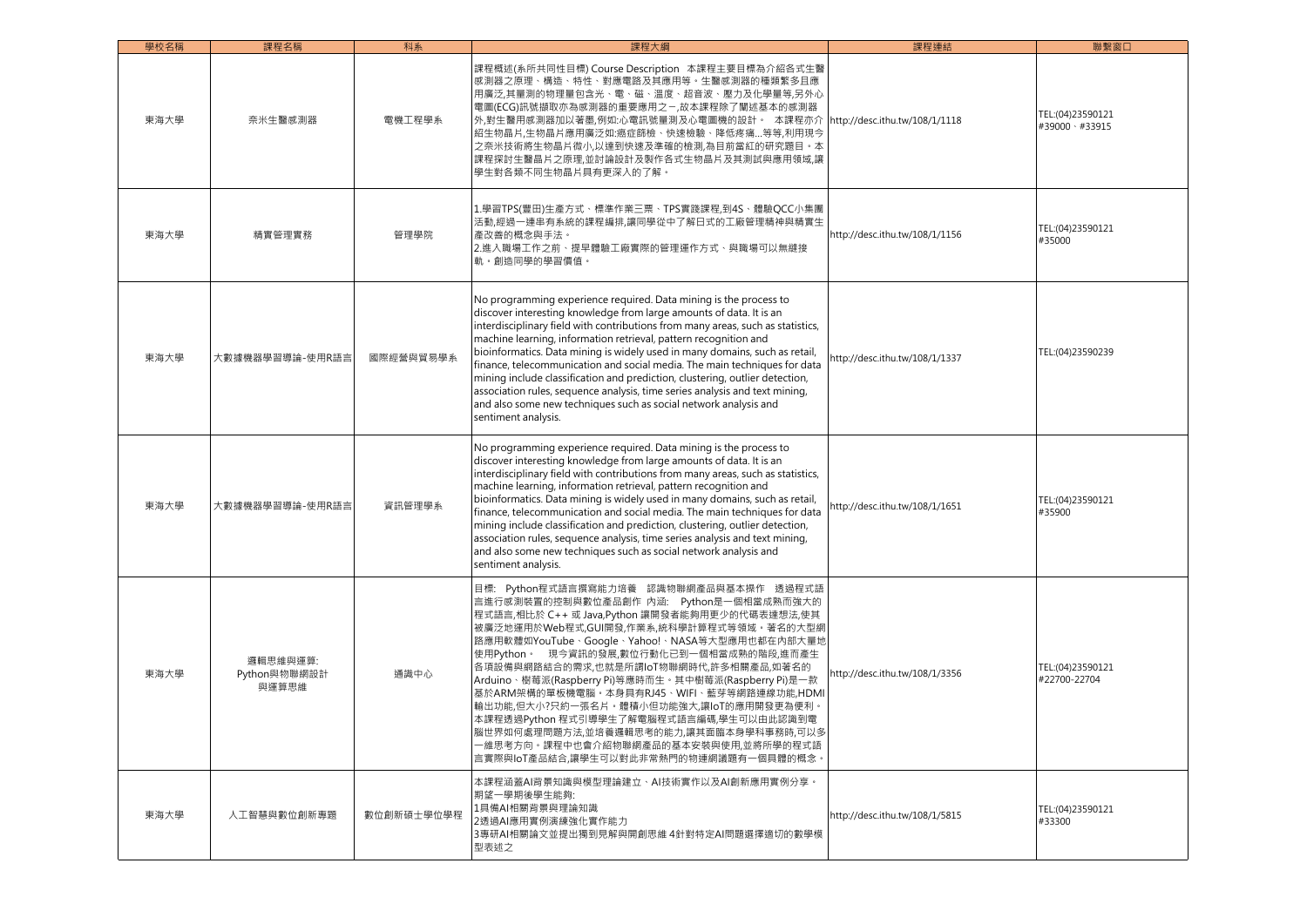| 學校名稱 | 課程名稱         | 科系          | 課程大綱                                                                                                                                                                                                                                                                                                                                                                                                                                                                                                                                                                                                                                                                                                                                                                       | 課程連結                                                                                              | 聯繫窗口                           |
|------|--------------|-------------|----------------------------------------------------------------------------------------------------------------------------------------------------------------------------------------------------------------------------------------------------------------------------------------------------------------------------------------------------------------------------------------------------------------------------------------------------------------------------------------------------------------------------------------------------------------------------------------------------------------------------------------------------------------------------------------------------------------------------------------------------------------------------|---------------------------------------------------------------------------------------------------|--------------------------------|
| 東海大學 | AWS雲端服務認證與證照 | 雲創學院        | AWS雲計算概論 是雲創學院 最基礎的課程也適合全校各科系想要瞭解 目前最火<br>熱的雲端議題!這是這個課程囉. AWS雲計算概論 採用AWS 原廠授權教材讓你 縮<br>小產業與學術界之間的差距. 隨著雲端技術不斷協助組織快速轉變其業務,具備必要<br>雲端技能的員工需求量極大·來自全球知識的產業研究顯示,有三分之二 IT 決策者<br>的報告指出,其團隊技能層級與實現組織目標所需的知識之間,存在著一定的差距。<br>AWS Academy 正致力於解決這個問題。AWS Academy 能讓各種教育機構提供<br>課程與實作的學習經驗,為學生在雲端所扮演的角色,充分作好就業的準備。 AWS<br>Academy Cloud Foundations適用於那些尋求全面了解雲計算概念且獨立於特定<br>技術角色的學生。 它提供了雲概念,AWS核心服務,安全性,體系結構,定價和支持的<br>詳細概述 • AWS Academy Cloud Foundations is intended for students who<br>seek an overall understanding of cloud computing concepts, independent<br>of specific technical roles. It provides a detailed overview of cloud concepts,<br>AWS core services, security, architecture, pricing, and support.                                                          | http://desc.ithu.tw/108/1/2910                                                                    | TEL:(04)23590121<br>#34001     |
| 東海大學 | AWS雲端服務認證與證照 | 雲創學院        | 1. Cloud Computing Architecture is an AWS Academy curriculum designed<br>to help students develop technical expertise in cloud computing and<br>prepare them for the AWS Certified Exam (CCF and SAA)<br>2. The curriculum is delivered through instructor-led classes and hands-on<br>labs<br>3. Students should be able to exploit AWS to tackle with real-world IT<br>infrastructure problems.                                                                                                                                                                                                                                                                                                                                                                          | http://desc.ithu.tw/108/1/2911                                                                    |                                |
| 東海大學 | 邊緣計算與物聯網實作   | 雲創學院        | 本課程主要結合講述與實作,涵蓋:<br>1.使用Raspberry Pi進行資料導向式學習,並進行機器視覺專案實作。<br>2.使用NIFCLOUD mBaaS雲端平台進行Mobile APP實作                                                                                                                                                                                                                                                                                                                                                                                                                                                                                                                                                                                                                                                                         | http://desc.ithu.tw/108/1/2912                                                                    |                                |
| 長榮大學 | 感測器理論與應用     |             | 『授課目標』: 1. 增進科技工程系學生對感測器的原理與應用的專業技能 2. 使學<br>生對所學能加強實際應用能力 『授課大綱』: 廣泛介紹感測器在不同領域的應用<br>情況,主要介紹包括工業常用的感測器為主,另外分析各種感測元件基本特性及信號<br>無人機應用學士學位學程  量測。 『成績考核』: 主要為期中考試 40%, 期末考試 40%,平時考核20%。<br>『教科書』: instructor's write-ups 『課綱連結』:<br>eportal.cjcu.edu.tw/Syllabus/Home/Course?syear=108&semester=1&open<br>no=AUV002                                                                                                                                                                                                                                                                                                                                                                                                                                                         | https://eportal.cjcu.edu.tw/Syllabus/Home/Intr<br>oduction?syear=108&semester=1&openno=A<br>UV002 | TEL:(06)2785123<br>#7750~#7751 |
| 長榮大學 | 無人機專題實務Ⅲ     | 無人機應用學士學位學程 | 『授課目標』: 本課程目標在培養學生"頂石計畫"研究能力,從無人機與系統的原<br>理與概念,發展一個實務的研究主題,希望藉由合作研究的精神,啟發學生思考與動手<br>做的能力,培養學生找到問題與解決問題的方法,克服困難達成目標。 『授課大<br> 綱』: 本課程將由學生自己選擇"頂石計畫"專題,由2-3名學生為一組,找到適當指導<br>教授參與主題的研究與發展,經過本課程的追蹤監督,逐步完成規劃的研究工作。本<br>課程預計兩個學期完成研究專題。 『成績考核』: 期中分組報告30%, 期末分組<br>報告40%,課堂參與及出席30% 『教科書』: 無                                                                                                                                                                                                                                                                                                                                                                                                                                                                                    | https://eportal.cjcu.edu.tw/Syllabus/Home/Intr<br>oduction?syear=108&semester=1&openno=A<br>UV016 |                                |
| 長榮大學 | 物聯網大數據分析     | 資訊工程學系      | 『授課目標』: 後工業時代顛覆全球製造業的思維,結合物聯網、雲端、大數據與<br>智慧製造,形成人類的第四波工業革命,互聯網為人們生活上帶來便利性,傳遞訊息和<br>接收新知不必再像從前處處受到限制,讓資訊的交流更加迅速,也使得人與人之間的<br>互動更為密切。物聯網的發展將使得人與人、人與物或物與物之間,擁有更為緊密<br>的合作,將大大地改變人類的生活型態。 目前人們生活中最容易接觸到的智慧物<br>件就是智慧手機,智慧手機裝置各種感測器與相關應用程式,透過網路的資料傳輸,可<br>進行各項智慧服務,例如物流服務、人文藝術服務、智慧學習服務、智慧醫療服<br>務、智慧家居服務、智慧交通服務以及智慧綠能服務等不同層面之應用範圍,。大<br>數據分析是將物聯網所收到之資料做一個長期分析之技術, 若學生無此項能力將會<br>使得物聯網之效能大打折扣。本門課程希望能教導學生物聯網各種應用並且會使<br>用大數據分析方法。 『授課大綱』: 本門課將教導學生 物聯網簡介與應用 、物聯<br>網新商機、物聯網商業模式 、物聯網生態系與共享經濟 、物聯網通訊技術 、 物<br>聯網與工業4.0、 物聯網大數據分析、資料科學基礎、大數據之應用方向 、 大數<br>據應用於客戶需求與產品研發 、大數據應用於個人喜好與商品推薦、大數據應用<br>於資源分配 大數據應用於預防性維護 、大數據應用於智慧辨識 、大數據應用於<br>語音智慧助理 、物聯網與大數據應用於人工智慧、 物聯網與大數據應用於健康照<br>護 、物聯網、雲端運算及大數據之未來發展。 『成績考核』: 考試 50% 報告<br>40% 出席率 10% 『教科書』: 物聯網智慧應用與實務 ISBN:9789571199481 | nttps://eportal.cjcu.edu.tw/Syllabus/Home/Intr<br>oduction?syear=108&semester=1&openno=A<br>CS013 | TEL:(06)2785123<br>#6151       |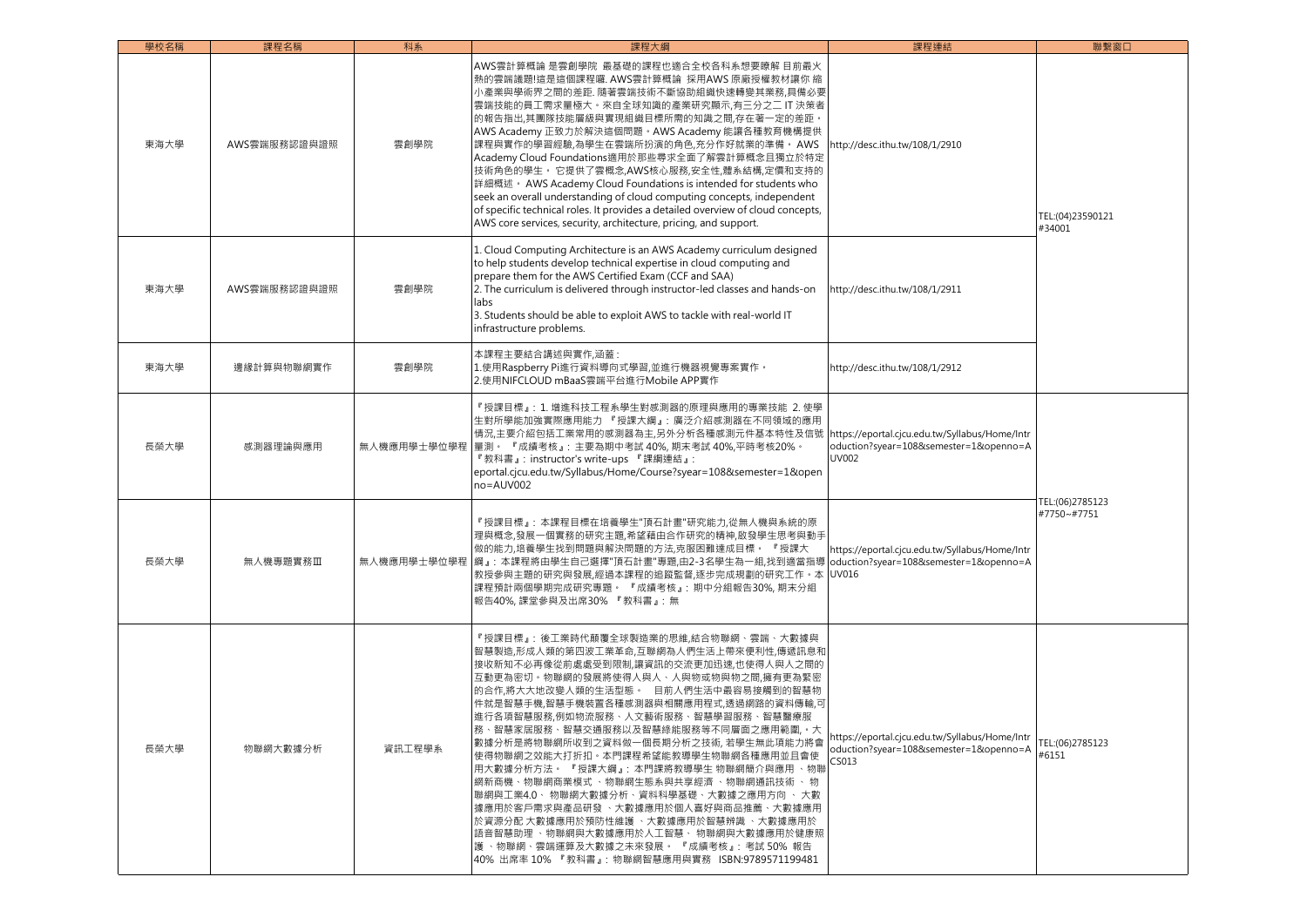| 學校名稱 | 課程名稱     | 科系         | 課程大綱                                                                                                                                                                                                                                                                                                                                                                                                                                                                                                                                                                                                                                                                                                                                                                                                                                                                                                                                                                                                                                                                                                                                                                                                                   | 課程連結                                                                                                     | 聯繫窗口                     |
|------|----------|------------|------------------------------------------------------------------------------------------------------------------------------------------------------------------------------------------------------------------------------------------------------------------------------------------------------------------------------------------------------------------------------------------------------------------------------------------------------------------------------------------------------------------------------------------------------------------------------------------------------------------------------------------------------------------------------------------------------------------------------------------------------------------------------------------------------------------------------------------------------------------------------------------------------------------------------------------------------------------------------------------------------------------------------------------------------------------------------------------------------------------------------------------------------------------------------------------------------------------------|----------------------------------------------------------------------------------------------------------|--------------------------|
| 長榮大學 | 無人機概論    | 資訊暨設計學院學士班 | 『授課目標』: 使同學了解多旋翼無人機的基本原理、系統組成、法規、操作、程<br>式控制及蓬勃發展的應用,並以二仁溪場域調查進行實際無人機應用展示, 『授課<br>大綱』: 1)多軸旋翼機的基本原理 2)多軸旋翼機系統組成 3)無人機法規與操作<br>4)程式控制無人機 5)無人機應用介紹 6)應用展示-使用無人機場域調查,『成績<br>考核』:作業(40%)、課程參與(30%)、期末報告(30%) 『教科書』: 教師自編教<br>材                                                                                                                                                                                                                                                                                                                                                                                                                                                                                                                                                                                                                                                                                                                                                                                                                                                                                                                                                                                            | https://eportal.cjcu.edu.tw/Syllabus/Home/Intr<br>oduction?syear=108&semester=1&openno=A<br>ZA013        | TEL:(06)2785123<br>#6001 |
| 長榮大學 | 創意機器人    | 科技工程與管理學系  | 『授課目標』: 本課程教導學生開發循跡自走車,著重arduino控制器開發、各式感<br>測模組及OpenMV Cam的使用。 『授課大綱』: 1. Arduino uno 板介紹 2.<br>Arduino 程式 3. 各式感測器使用 4. OpenMV Cam自走車開發 『成績考核』: 平<br>時作業及上課態度(40%), 期末專題(30%),期中報告及測驗(30%) 『教科書』:<br>Arduino C語言程式設計-使用mBot金屬積木機器人 / ITRY愛創機器人實驗室,李<br>春雄,柳家祥 編著 /台科大 PB107                                                                                                                                                                                                                                                                                                                                                                                                                                                                                                                                                                                                                                                                                                                                                                                                                                                                                                                                          | https://eportal.cjcu.edu.tw/Syllabus/Home/Intr<br>oduction?syear=108&semester=1&openno=A<br>EA010        | TEL:(06)2785123<br>#6101 |
| 長榮大學 | 大數據分析與實務 | 醫務管理學系     | 『授課目標』: 延續「健康資料分析學概論」之授課目標,本課程旨在協助修習者·<br>1. 應用 Excel Power BI 或相關工具,進行大數據之分析實務; 2. 結合健康照護與管<br>理方面的素養,進行健康服務管理之分析實務; 3. 認識大數據領域常用之程式語言<br>及工具; 4. 運用相關工具,完成學期專案。 『授課大綱』: 1. Excel Power BI 之回<br>顧與應用; 2. 政府開放資料平台與健康資料庫; 3. 資訊視覺化工具介紹; 4. 大數據<br>分析程式語言入門; 5. 專題製作之構思與設計。 『成績考核』: 課堂參與 20%;<br>提案構思 20%;專題製作 60%;『教科書』:請遵守「智慧財產權法」相關規定,<br>尊重智慧產,創造智慧財!                                                                                                                                                                                                                                                                                                                                                                                                                                                                                                                                                                                                                                                                                                                                                                                                                                                              | https://eportal.cjcu.edu.tw/Syllabus/Home/Intr<br>oduction?syear=108&semester=1&openno=A<br><b>HA035</b> | TEL:(06)2785123<br>#3502 |
| 長榮大學 | 物聯網概論    | 資訊管理學系     | 『授課目標』: 隨著物聯網 (Internet of Things, IoT)時代的來臨,萬物串聯帶來龐<br>大的商機,已成為全球廠商競相佈局的重點研發。為培養學生掌握IoT就業技能與研<br>究機會,本課程分別從物聯網的整體概念、通訊系統和實務應用等面向,引領學生具<br>備發展 IoT的重要觀念與技術,同時讓學生體驗如何打造可感測的物件,瞭解如何進<br>行感測數據的蒐集與分析,進而構想設計出可解決產業或生活問題的IoT方案<br>『授課大綱』: 1. 物聯網感知層技術介紹 2. 物聯網網路層技術介紹 3. 物聯網應<br>用層技術介紹 4. 物聯網應用介紹 『成績考核』: 出席:30% 分組作業與討論<br>:35% 期中考:15%(選擇題) 期末考:20%(課堂實作) 『教科書』: 物聯網概論 作<br>者:張志勇、翁仲銘、石貴平、廖文華,碁?資訊股份有限公司,2013。 請「遵守智<br>慧財產權觀念」、「使用正版教科書」、「不得不法影印」                                                                                                                                                                                                                                                                                                                                                                                                                                                                                                                                                                                                                                                                                                                                                                       | https://eportal.cjcu.edu.tw/Syllabus/Home/Intr<br>oduction?syear=108&semester=1&openno=Al<br>M021        |                          |
| 長榮大學 | 物聯網大數據分析 | 資訊管理學系     | 『授課目標』: IoT Fundamentals curriculum provides students with a<br>comprehensive understanding of the Internet of Things (IoT). It develops<br>foundational skills using hands-on lab activities that stimulate the students<br>in applying creative problem-solving and rapid prototyping in the<br>interdisciplinary domain of electronics, networking, security, data analytics,<br>and business. (暫定) 『授課大綱』: (暫定) Participants who complete the IOT<br>Fundamentals: Big Data & Analytics course will be able to perform the<br>following functions: Describe the various systems that support a typical<br>data center Explain how server virtualization consolidates idle resources,<br>reduces cost and provide better services to the business Explain how the<br>Software Defined Networking (SDN) framework plays the key role in data<br>center virtualization Understand the steps of the Data Analysis Lifecycle<br>and apply it in real life 『成績考核』: Midterm Exam 30% Assignment 10%<br>Case study 10% Attendance 20% Final Project 30% (Instruct has right to<br>change the score rules if necessary) 『教科書』: Will given in the first class<br>(Instructor has right to change the text book if necessary) | https://eportal.cjcu.edu.tw/Syllabus/Home/Intr<br>oduction?syear=108&semester=1&openno=Al<br>M027        | TEL:(06)2785123<br>#6051 |
| 長榮大學 | 人工智慧     | 資訊管理學系     | 『授課目標』: 讓學生了解人工智慧的基本概念與運用範疇 『授課大綱』: 1.智<br>慧型系統導論 ; 認識AI 2. 基於規則的專家系統 ; 基本神經網路架構 3. 專家系統的<br>不確定性管理 ; 圖像識別 4. 模糊專家系統 ; 視頻識別 5. 基於框架的專家系統 ; 語<br>音識別 6. 人工類神經網路 ; 自然語言處理 7. 演化計算 ; 知識發現 8. 混合智慧型<br>系統 ; 創作AI 9. 知識工程 ; 強化學習 10. 資料探勘與知識發掘 ; 未來世界 『 成績<br>考核』: 期中考(30%) 期末考(30%) 平時測驗(30%) 心得報告(10%) 『教科書』<br>1. 人工智慧:智慧型系統導論 2. 人工智慧導論                                                                                                                                                                                                                                                                                                                                                                                                                                                                                                                                                                                                                                                                                                                                                                                                                                                                                 | https://eportal.cjcu.edu.tw/Syllabus/Home/Intr<br>oduction?syear=108&semester=1&openno=Al<br>M031        |                          |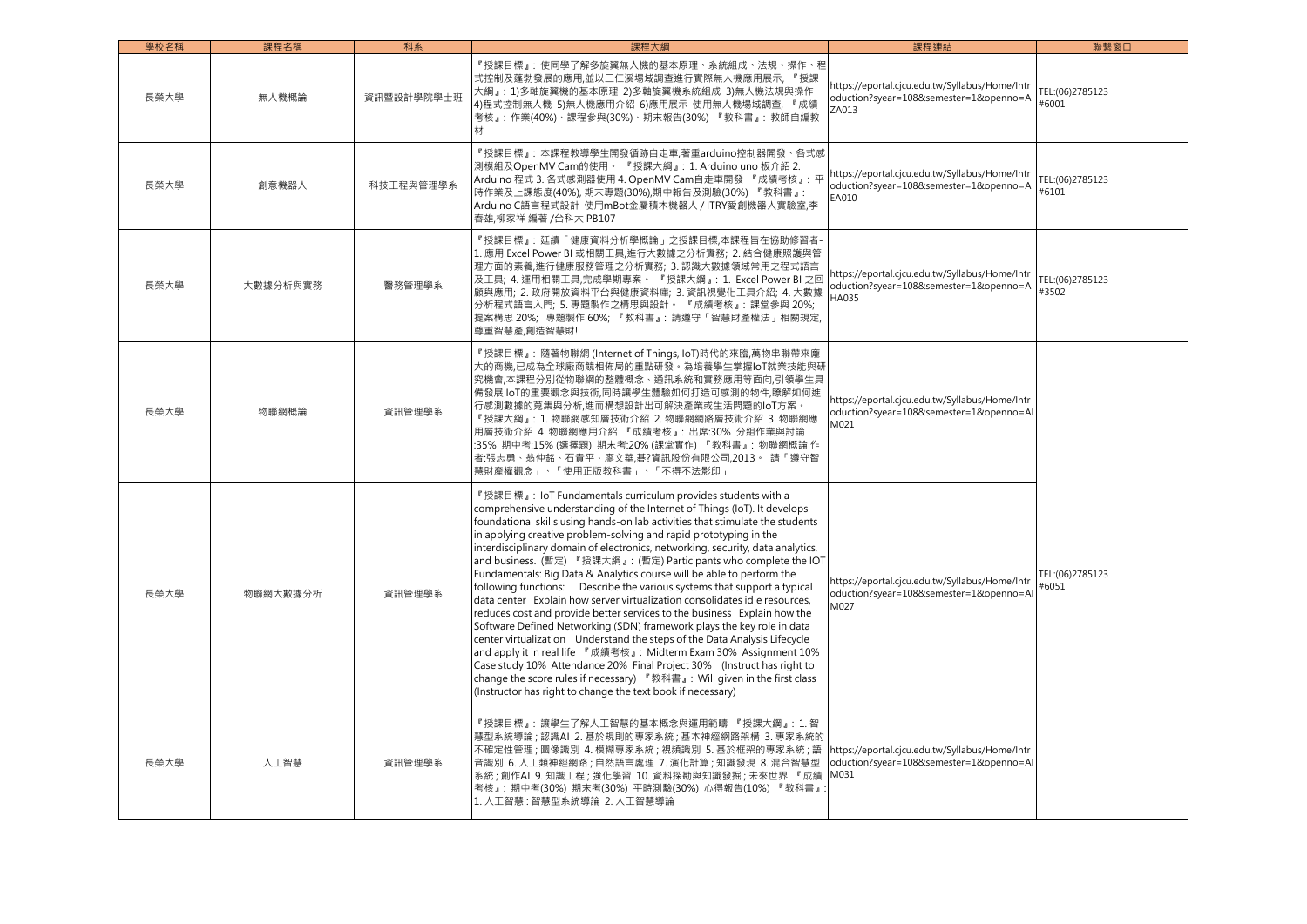| 學校名稱 | 課程名稱       | 科系          | 課程大綱                                                                                                                                                                                                                                                                                                                                                                                                                                                                                       | 課程連結                                                                                                                                                                                                                                        | 聯繫窗口                     |
|------|------------|-------------|--------------------------------------------------------------------------------------------------------------------------------------------------------------------------------------------------------------------------------------------------------------------------------------------------------------------------------------------------------------------------------------------------------------------------------------------------------------------------------------------|---------------------------------------------------------------------------------------------------------------------------------------------------------------------------------------------------------------------------------------------|--------------------------|
| 長榮大學 | 雲端運算概念與實務  | 資訊管理學系      | 『授課目標』:本課程在於提供雲端運算的基礎知識.讓學生能瞭解雲端運算的概<br>念、創新模式、技術應用與產品實務。進一步,介紹物聯網、巨量資料、智慧應用<br>等概念與發展,作為理解新時代科技應用的起點。 『授課大綱』: 課程可從應用<br>面、技術面與管理面提供學生雲端運算的全貌與實務.並可嘗試作為理解雲端運算<br>應用、技術與實務的藍圖。課程內容包含:雲端運算定義、雲端運算創新模式、雲<br>端運算相關應用技術、雲端運算資安與管理、資料中心管理技術、企業治理雲端<br>運算的方法。 『成績考核』: 期中考 30%, 期末考 40%, 作業 20%, 出席狀況<br>10% 『教科書』:雲端運算應用與實務·黃正傑 全華圖書                                                                                                                                                              | https://eportal.cjcu.edu.tw/Syllabus/Home/Intr<br>oduction?syear=108&semester=1&openno=Al<br>M036                                                                                                                                           | TEL:(06)2785123<br>#6051 |
| 真理大學 | 雲端技術與應用    | 資訊管理學系      | 雲端資料的傳遞與串接,利用餘弦相似度匹配演算法,機械學習智慧化<br>Javascript,jQuery,C#,AJAX,Web Service, ASP.NET,SQL Server<br>DataBase,JSON,Google MAP API。以上系統整合應用,等理論結合網路設計程式<br>應用設計為主要教學目標,期望能有效的,快速開發具雲端資料之應用。本課程將介<br>紹微軟的新世代網站技術平台.NET Framework, ActiveX Server Page, ADO.NET<br>等技術環境的交互作運用,並搭配實作以微軟最新開發整合工具Visual Studio<br>2017版本以上開發應用。ASP.NET所強調的重點,是有效率,易學,跨程式語言與跨<br>系統平台等的網站開發整合。此課程旨在使學生深入了解如何整合不同系統平台<br>的使用環境,以求更能配合網際網路應用人們的需求。                                                                      | https://sso.au.edu.tw/au//outside.aspx?mainPa<br>ge=LwBBAHAAcABsAGkAYwBhAHOAaOBvAG4<br>ALwBUAEsARQAvAFAAUgBHAC8AUABSAEcAM<br>QAxADAAMABfADAAMgAuAGEAcwBwAHgAP<br>wBQAEsATgBPAD0ARgAwAEsANgAxAEoAMwB<br>UACYATwBOAD0AWOA=                    | TEL:(02)26212121         |
| 真理大學 | 物聯網與網路服務設計 | 資訊管理學系      | 智慧系統理論以整合餘弦相似度匹配演算法,機械學習智慧化<br>Javascript,jQuery,C#,AJAX,Web Service, ASP.NET,SQL Server,<br>DataBase,JSON,Web API · 以上系統整合應用,等理論結合網路設計程式應用設<br>計為主要教學目標,期望能有效的,快速開發具有智慧型推薦能力之應用。本課程將<br>介紹微軟的新世代網站技術平台.NET Framework, ActiveX Server Page,<br>ADO.NET等技術環境的交互作運用,並搭配實作以微軟最新開發整合工具Visual<br>Studio 2010版本以上開發應用。ASP.NET所強調的重點,是有效率,易學,跨程式語<br>言與跨系統平台等的網站開發整合。此課程旨在使學生深入了解如何整合不同系<br>統平台的使用環境,以求更能配合網際網路應用人們的需求。                                                                           | https://sso.au.edu.tw/au//outside.aspx?mainPa<br>ge=LwBBAHAAcABsAGkAYwBhAHQAaQBvAG4<br>ALwBUAEsARQAvAFAAUgBHAC8AUABSAEcAM<br>QAxADAAMABfADAAMgAuAGEAcwBwAHqAP<br>wBQAEsATgBPAD0ARgAwAEsAOABSAE4AMQB<br>UACYATwBOAD0AWOA=                    | #6301 \ 6302             |
| 真理大學 | 大數據資料分析    | 資訊工程學系      | 本課程將講授巨量資料處理的幾個重要關鍵技術, 包括操作、儲存與分析. 我們將<br>介紹雲端系統的技術細節, 以及其他提供非結構性資料處理的相關工具. 本課程重<br>視統計式的資料分析, 課程目標是訓練學生認識具備操作、儲存與分析大量非結構<br>性資料的系統, 以期能在近即時的處理需求下達成計算目的.                                                                                                                                                                                                                                                                                                                                  | https://sso.au.edu.tw/au//outside.aspx?mainPa<br>ge=LwBBAHAAcABsAGkAYwBhAHOAaOByAG4<br>ALwBUAEsAROAvAFAAUgBHAC8AUABSAEcAM TEL:(02)26212121<br>QAxADAAMABfADAAMqAuAGEAcwBwAHqAP<br>wBQAEsATgBPAD0ARgAwAEsAVgBFADEAUwB<br>UACYATwBOAD0AWOA=   | #3201 \ 3202             |
| 真理大學 | 物聯網管理      | 企業管理學系      | 張忠謀說:"物聯網與人工智慧將是全球科技產業下一波趨勢"。物聯網管理是以物<br>聯網化服務模式來發展在企業營運上的一種最新管理方法論,物聯網化服務模式是<br>指將企業和消費者等利害關係人之銷售產品或使用裝置等物體連接成物聯網,故這<br>門課是著重在物聯網實務上應用管理,而非純技術層次,它是適合在跨領域管理知<br>識。包括物聯網數據的收集、物聯網概論和應用技術、物聯網應用範疇和服務、<br>人工智慧物聯網(AloT)、-物聯網生態系與共享經濟、大數據分析、各行業的新商<br>機和商業模式,也結合許多實務的教材,應用各種雲端物聯網平臺—Amazon Web<br>Services/ Microsoft Azure,帶領學生實作物聯網應用個案的各種場域。並以國內<br>外案例分析個案實作和應用情境場域的教學學習方式來在每堂課上讓學生能親身<br>參與物聯網如何應用於經營管理上。這是一門現在未來學生求職重要關鍵的技能<br>所在。 本課程以淺顯易懂、循序漸進、例子輔助、深入說明及圖表呈現等教學方<br>式,讓非技術人員學生很容易入門。 | https://sso.au.edu.tw/au//outside.aspx?mainPa<br>ge=LwBBAHAAcABsAGkAYwBhAHQAaQBvAG4<br>ALwBUAEsAROAvAFAAUgBHAC8AUABSAEcAM TEL:(02)26212121<br>QAxADAAMABfADAAMgAuAGEAcwBwAHgAP<br>wBQAEsATgBPAD0ARgAwAEsAWQBTAEoATAB<br>MACYATwBQAD0AWQA=   | #6201 \ 6202             |
| 真理大學 | 人工智慧導論     | 工業管理與經營資訊學系 | 人工智慧(AI)為目前全球科技發展的重要核心,也是發展工業4.0的關鍵技術,修習本<br>課程將有助於學生培養「智慧製造與服務」的專業知識。 本課程引導學生一起探<br>索AI發展的三次浪潮,從早期的邏輯推論、專家系統、機器翻譯、人工神經網路<br>┃到目前的機器學習與深度學習,也探討AI可能為人類社會帶來的改變。 瞭解AI的最<br>佳方式就是從做中學,本課程將帶領學生一起思考電腦小遊戲的AI應如何設計,實際<br>體驗早期AI的運作過程。另外也帶領學生學習自動化機器學習雲端平台,體驗當前<br>AI發展的最新技術。                                                                                                                                                                                                                     | https://sso.au.edu.tw/au//outside.aspx?mainPa<br>ge=LwBBAHAAcABsAGkAYwBhAHQAaQBvAG4<br>ALwBUAEsARQAvAFAAUqBHAC8AUABSAEcAM TEL:(02) 2621-2121<br>QAxADAAMABfADAAMgAuAGEAcwBwAHgAP<br>wBQAEsATgBPAD0ARgAwAEsAWgA4AFIAQgBI<br>ACYATwBQAD0AWQA= | $#6101.$ 6102            |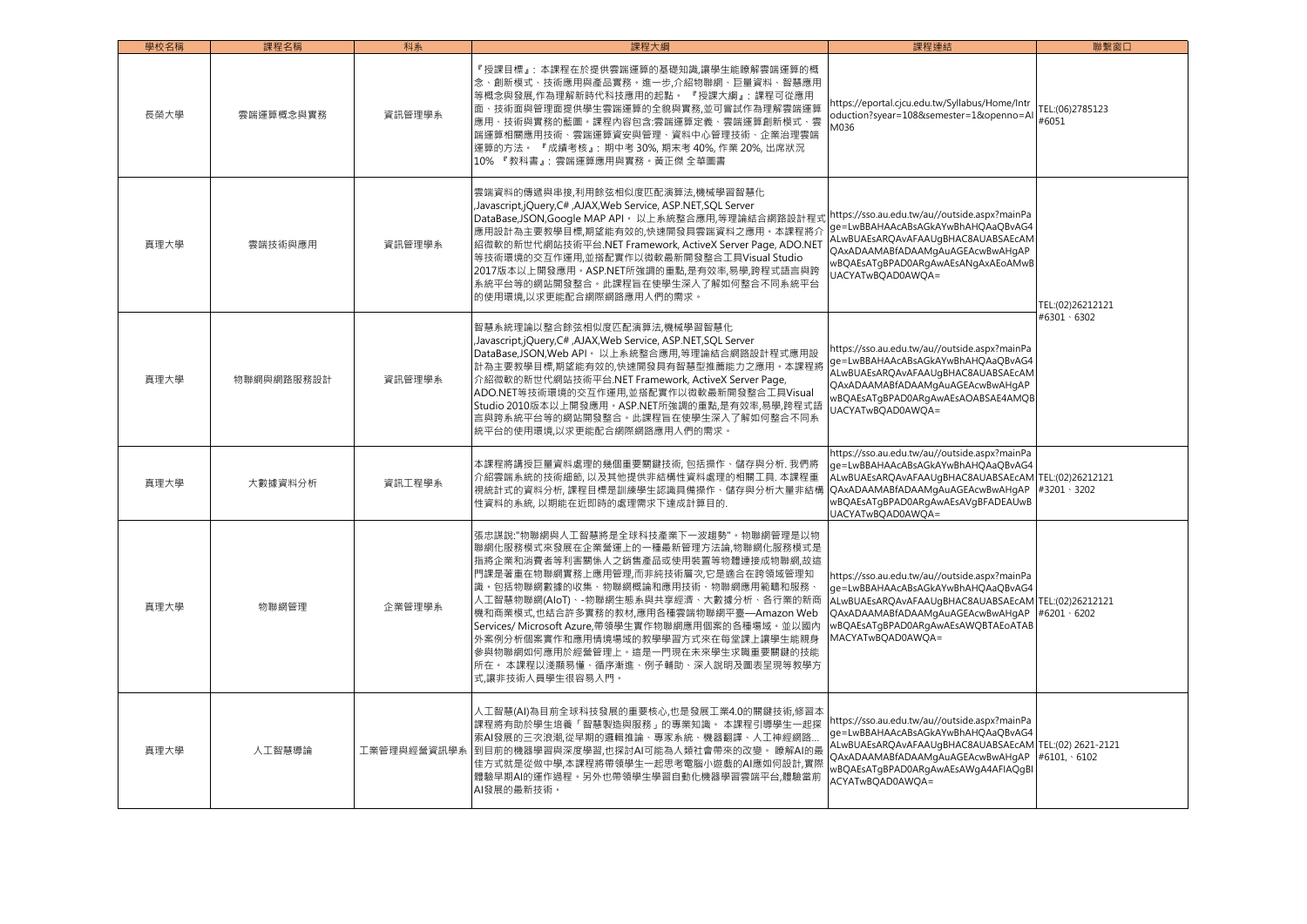| 學校名稱   | 課程名稱          | 科系       | 課程大綱                                                                                                                                                                                                                                                                                                                                                                                                                                                                                                                                                                                                                                                                                                                                                                                                                                                                                                                                                                                      | 課程連結                                                                                                                                                                                                                                       | 聯繫窗口                      |
|--------|---------------|----------|-------------------------------------------------------------------------------------------------------------------------------------------------------------------------------------------------------------------------------------------------------------------------------------------------------------------------------------------------------------------------------------------------------------------------------------------------------------------------------------------------------------------------------------------------------------------------------------------------------------------------------------------------------------------------------------------------------------------------------------------------------------------------------------------------------------------------------------------------------------------------------------------------------------------------------------------------------------------------------------------|--------------------------------------------------------------------------------------------------------------------------------------------------------------------------------------------------------------------------------------------|---------------------------|
| 真理大學   | 無人機航拍應用       | 觀光數位知識學系 | 以實作導入正確空拍與飛行觀念,透過範例學習空拍攝影相關技能。                                                                                                                                                                                                                                                                                                                                                                                                                                                                                                                                                                                                                                                                                                                                                                                                                                                                                                                                                            | https://sso.au.edu.tw/au//outside.aspx?mainPa<br>ge=LwBBAHAAcABsAGkAYwBhAHQAaQBvAG4<br>ALwBUAEsARQAvAFAAUqBHAC8AUABSAEcAM TEL:(02)2621-2121<br>QAxADAAMABfADAAMgAuAGEAcwBwAHgAP<br>wBQAEsATgBPAD0ARgAwAEsANgA5AEMATgB<br>YACYATwBQAD0AWQA= | #5201 \ 5202              |
| 真理大學   | 雲端運用程式設計      | 資訊管理學系   | 雲端資料的傳遞與串接,利用餘弦相似度匹配演算法,機械學習智慧化<br>, Javascript,jQuery,C# ,AJAX,Web API, ASP.NET,SQL Server DataBase,JSON,<br>以上系統整合應用,等理論結合網路設計程式應用設計為主要教學目標,期望能有效<br>的,快速開發具雲端資料之應用。本課程將介紹微軟的新世代網站技術平台.NET<br>Framework, ActiveX Server Page, ADO.NET等技術環境的交互作運用,並搭配實<br>作以微軟最新開發整合工具Visual Studio 2017版本以上開發應用。ASP.NET所強<br>調的重點,是有效率,易學,跨程式語言與跨系統平台等的網站開發整合。此課程旨在<br>使學生深入了解如何整合不同系統平台的使用環境,以求更能配合網際網路應用人<br>們的需求。                                                                                                                                                                                                                                                                                                                                                                                                                                                                                                                                                                                    | https://sso.au.edu.tw/au//outside.aspx?mainPa<br>ge=LwBBAHAAcABsAGkAYwBhAHQAaQBvAG4<br>ALwBUAEsARQAvAFAAUqBHAC8AUABSAEcAM TEL:(02)26212121<br>QAxADAAMABfADAAMgAuAGEAcwBwAHgAP<br>wBQAEsATgBPAD0ARgAwAEsANwA2ADQAWg<br>BMACYATwBQAD0AWQA=  | #6301 \ 6302              |
| 馬偕醫學院  | 醫療人工智慧        | 醫學系      | 1.課程介紹Course Overview,2.醫療人工智慧概觀【2~4關鍵字:醫療人工智慧概<br>觀、案例討論、Introduction to AI in Healthca,3.案例討論: 機會與挑戰Case<br>Studies: Opportunities an, 4. 實作坊1 - 語音智慧:與國台語對話機器人的見面<br>【4~9關鍵Voice AI Assistance: A Use Cas, 5.實作坊1 - 語音智慧:語言處理的深度<br>學習基礎Machine Learning in Nature Lan,6.實作坊1 - 語音智慧:情緒分析與語意<br>探勘Intent Detection with Sentimen,7.實作坊1 - 語音智慧:創建語音機器人Build<br>your own AI assistance, 8.實作坊1 - 語音智慧:創建語音機器人Build your own AI<br>assistance, 9.實作坊1 - 語音智慧:實作成果檢討Review of group work and<br>Feedb,10.實作坊2 - 影像智慧:影像深度學習基礎【10~15關鍵字:Deep Learning<br>in Image Process,11.實作坊2 - 影像智慧:電腦視覺的人工智慧模型應用<br>Application of AI model in com,12.實作坊2 - 影像智慧:影像處理Medical<br>Image Preparation,13.實作坊2 - 影像智慧:標示與分類1Classification in<br>Medical Imag,14.實作坊2 - 影像智慧:標示與分類2Annotation in Medical<br>Image,15.實作坊2 - 影像智慧:場域導入與應用推理Inferencing in Clinical<br>Applic,16.學期成果分享與討論-語音智慧【16~18關鍵字:語音智慧成果Teams<br>Presentation,17.學期成果分享與討論-影像智慧Teams Presentation,18.專案討<br>論與反饋Faculty Join teams, | http://portal.mmc.edu.tw/VC2/Guest/Cos_Plan.<br>aspx?y=108&s=1 &id=ME240 &c=A                                                                                                                                                              | TEL:(02)26360303<br>#1201 |
| 高雄醫學大學 | 人工智慧概論與醫療應用   | 學士後醫學系   | 人工智慧與資訊系統,如大數據分析 (Big Data Analytics) 等技術為醫學實務與研<br>究上重要的工具,課程將讓學生對資訊與電機技術有整體的認識,並將透過案例學習  http://wac.kmu.edu.tw/tea/teaaca/team2002c.p TEL:(07)3121101<br>如何應用,以及由講授課程中學到特定技術已可做何種應用,以啟發學生在資工與醫<br>學跨領域合作之鋼念。                                                                                                                                                                                                                                                                                                                                                                                                                                                                                                                                                                                                                                                                                                                                                                            | hp?SYEAR=108&SEM=1&SEQNO=0001009                                                                                                                                                                                                           | #2137/2336 #52/56         |
| 高雄醫學大學 | 3D列印應用實作      | 運動醫學系    | 3D列印技術儼然成為未來製造的主流,尤其在醫材領域造成的衝擊與影響,更是我<br>國目前推動產業升級與發展的重點項目。本課程將藉由3D列印設備性能及選用<br>建模及軟體應用、3D列印應用範圍與量產技術、3D列印繪圖操作工具等方面進行<br>介紹,並特別邀請具豐富實務經驗的專家一起分享3D列印醫材與臨床需求多方面的<br>應用,期望提供學生完整且多元的課程內容。                                                                                                                                                                                                                                                                                                                                                                                                                                                                                                                                                                                                                                                                                                                                                                                                    | http://wac.kmu.edu.tw/tea/teaaca/team2002c.p TEL:(07)3121101<br>hp?SYEAR=108&SEM=1&SEONO=0093014                                                                                                                                           | #2737 #621                |
| 高雄醫學大學 | AI人工智慧工程概要    | 通識教育中心   | 1. 人工智慧科技概述<br>2. 自動化工程語相關技術應用介紹<br>3. 人工智慧思維模式與邏輯介紹<br>4. 人工智慧應用介紹與相關科技                                                                                                                                                                                                                                                                                                                                                                                                                                                                                                                                                                                                                                                                                                                                                                                                                                                                                                                  | http://wac.kmu.edu.tw/tea/teaaca/team2002c.p<br>hp?SYEAR=108&SEM=1&SEONO=9961248                                                                                                                                                           | TEL:(07)3121101           |
| 高雄醫學大學 | 生醫自動化工程與AI機器人 | 通識教育中心   | 1. 介紹自動化工程概念與應用<br> 2. 介紹人工智慧工程邏輯與相關研究<br>3. 廣泛討論自動化智慧工程範疇<br>4. 相關文獻了解人工智慧與機械自動化的重要資訊<br>5. Arduino 套件學習與操作                                                                                                                                                                                                                                                                                                                                                                                                                                                                                                                                                                                                                                                                                                                                                                                                                                                                              | http://wac.kmu.edu.tw/tea/teaaca/team2002c.p<br>hp?SYEAR=108&SEM=1&SEQNO=9961249                                                                                                                                                           | #2259 轉 886               |
| 高雄醫學大學 | 3D列印在生物醫學上的應用 | 生物科技學系   | 介紹不同的3D列印技術,從原理了解進而讓學生瞭解如何組裝列印機,並且學會3D<br>繪圖,將組裝的列印機調校至最佳,設計生物醫學相關產品並且列印,期末錄製介紹產<br>品的影片並且口頭報告成果,成績評量是以學生報告與實作成品為主。                                                                                                                                                                                                                                                                                                                                                                                                                                                                                                                                                                                                                                                                                                                                                                                                                                                                       | http://wac.kmu.edu.tw/tea/teaaca/team2002c.p TEL:(07)3121101<br>hp?SYEAR=108&SEM=1&SEONO=0222009                                                                                                                                           | #2709                     |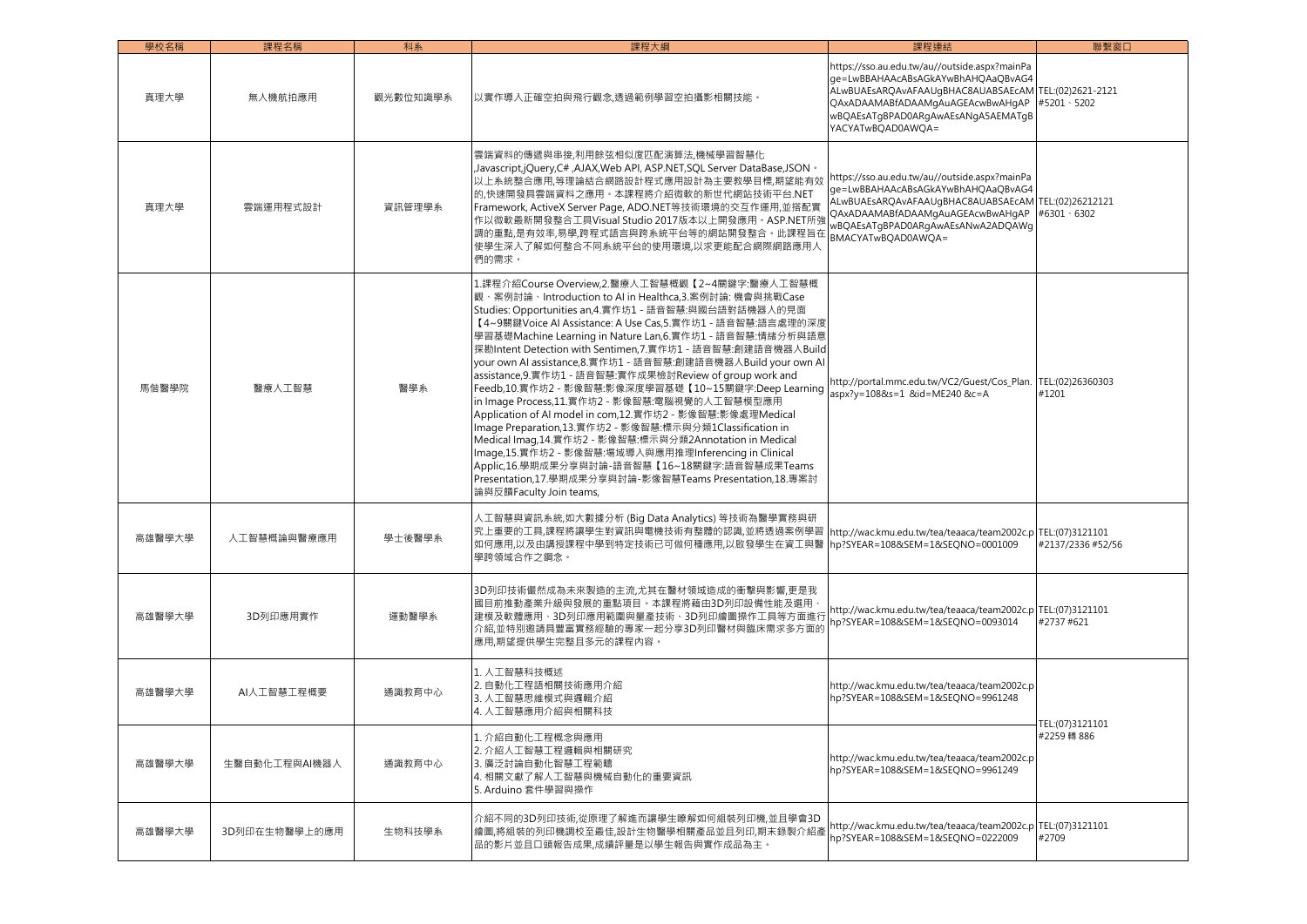| 學校名稱   | 課程名稱        | 科系          | 課程大綱                                                                                                                                                                                                                                                                     | 課程連結                                                                                                                         | 聯繫窗口                                   |
|--------|-------------|-------------|--------------------------------------------------------------------------------------------------------------------------------------------------------------------------------------------------------------------------------------------------------------------------|------------------------------------------------------------------------------------------------------------------------------|----------------------------------------|
| 高雄醫學大學 | (微)基礎機器人設計  | 醫務管理暨醫療資訊學系 | 1. 基礎知識與開發環境<br>2. Python基礎語法<br>3. 超音波感測器應用<br>4. 伺服馬達應用<br>5. 機器人整合應用                                                                                                                                                                                                  | http://wac.kmu.edu.tw/tea/teaaca/team2002c.p TEL:(07)3121101<br>hp?SYEAR=108&SEM=1&SEQNO=0291008                             | #2648-11                               |
| 國立中山大學 | 人工智慧導論      | 跨院選修(工)     | 同課程進度。                                                                                                                                                                                                                                                                   | http://selcrs.nsysu.edu.tw/menu5/saveoutline.a<br>sp?SYEAR=108&SEM=1&CrsDat=GEAI1359                                         | TEL:07-5252000<br>#5852                |
| 國立中山大學 | 人工智慧導論      | 資訊工程學系      | 1. 人工智慧發展歷史及理論基礎<br>2. 應用人工智慧演算法解決最佳化問題及工程問題<br>3. 監督式及非監督式學習之設計與改良方式<br>4. 人工智慧演算法於物聯網、雲端計算、大數據資料分析、智慧城市應用實例                                                                                                                                                            | http://selcrs.nsysu.edu.tw/menu5/saveoutline.a<br>sp?SYEAR=108&SEM=1&CrsDat=CSE326                                           | TEL:(07)5252000<br>#4301 \ 4303 \ 4305 |
| 國立中興大學 | 物聯網架構與設計(一) | 全校共同        | 課程大綱:由於感測網路、RFID和訊息處理技術逐漸成熟,使得「物聯網」(Internet<br>of Things)的實現取得了突破性進展,進而衍生出許多物聯網的技術商機與關鍵應<br>用。本課程將以深入淺出的方式介紹物聯網的基本概念與架構、通訊協定及設計<br>原則,以培養學生對物聯網架構與設計之基本認知。                                                                                                              | https://onepiece.nchu.edu.tw/cofsys/plsql/Sylla<br>bus_main_q?v_strm=1081&v_class_nbr=4898                                   |                                        |
| 國立中興大學 | 物聯網架構與設計(二) | 全校共同        | 課程大綱:由於感測網路、RFID和訊息處理技術逐漸成熟,使得「物聯網」(Internet<br>of Things)的實現取得了突破性進展,進而衍生出許多物聯網的技術商機與關鍵應<br>用。本課程將以深入淺出的方式介紹物聯網的基本概念與架構、通訊協定及設計<br>原則,以培養學生對物聯網架構與設計之基本認知。                                                                                                              | https://onepiece.nchu.edu.tw/cofsys/plsql/Sylla TEL:(04)22851549<br>bus_main_q?v_strm=1081&v_class_nbr=4899                  |                                        |
| 國立中興大學 | 物聯網架構與設計(三) | 全校共同        | 課程大綱:由於感測網路、RFID和訊息處理技術逐漸成熟,使得「物聯網」(Internet<br>of Things)的實現取得了突破性進展,進而衍生出許多物聯網的技術商機與關鍵應<br>用。本課程將以深入淺出的方式介紹物聯網的基本概念與架構、通訊協定及設計<br>原則,以培養學生對物聯網架構與設計之基本認知。                                                                                                              | https://onepiece.nchu.edu.tw/cofsys/plsql/Sylla<br>bus main q?v strm=1081&v class nbr=4900                                   |                                        |
| 國立中興大學 | 物聯網專題實作     | 資工系         | 無填寫課程大綱                                                                                                                                                                                                                                                                  | https://onepiece.nchu.edu.tw/cofsys/plsql/Sylla TEL:(04)22840497<br>bus_main_q?v_strm=1081&v_class_nbr=5123                  | (04)22840498                           |
| 國立中興大學 | 物聯網與大數據概論   | 資管系         | 課程大綱:本課程將著重現今在物聯網與大數據發展下,科技產業創新服務應用之最<br>,新趨勢與個案探討,透過分組討論激發學生創新思維,促使同學們思索資訊管理的箇<br>中意涵。                                                                                                                                                                                  | https://onepiece.nchu.edu.tw/cofsys/plsql/Sylla<br>bus_main_q?v_strm=1081&v_class_nbr=4668                                   | TEL:(04)22840864                       |
| 國立中興大學 | 大數據分析程式實作   | 全校共同        | 無填寫課程大綱                                                                                                                                                                                                                                                                  | https://onepiece.nchu.edu.tw/cofsys/plsql/Sylla TEL:(04)22840497<br>bus main g?v strm=1081&v class nbr=3703                  | (04)22840498                           |
| 國立中興大學 | 物聯網架構與設計    | 電機系         | 課程大綱:由於感測網路、RFID和訊息處理技術逐漸成熟,使得「物聯網」(Internet<br>of Things)的實現取得了突破性進展,進而衍生出許多物聯網的技術商機與關鍵應<br>用。本課程將以深入淺出的方式介紹物聯網的基本概念與架構、通訊協定及設計<br> 原則,以培養學生對物聯網架構與設計之基本認知 ·                                                                                                            | https://onepiece.nchu.edu.tw/cofsys/plsql/Sylla<br>bus_main_q?v_strm=1081&v_class_nbr=3636                                   | TEL:(04)22851549                       |
| 國立中興大學 | 物聯網架構與設計    | 電機系         | 無填寫課程大綱                                                                                                                                                                                                                                                                  | https://onepiece.nchu.edu.tw/cofsys/plsql/Sylla<br>bus main q?v strm=1081&v class nbr=3632                                   |                                        |
| 國立成功大學 | 雲端服務設計與開發   |             | 本課程主要目的是讓學員具備規劃一個SaaS專案的初步能力,內容涵蓋專案管理<br>全校不分系學士學位學程  工程、設計、市場分析和數據分析,在課堂後,學員會對軟體服務開發前期的準備工<br>作有更多認識,需要跨領域的團隊工作,並且會有大量的討論和互動。                                                                                                                                           | http://class-<br>qry.acad.ncku.edu.tw/syllabus/online_display.p<br>hp?syear=0108&sem=1&co_no=AN14000&cla #50202<br>ss_code=Y | TEL:(06)2757-575                       |
| 國立成功大學 | 機器人系統設計     | 機械工程學系      | This course teaches the mechanical design issues for a robotic system. The<br>topics includes: robotics history and new research trend; geometrical<br>design, structural design, power, transmission, actuation, and<br>instrumentation; forward and inverse position a | http://class-<br>qry.acad.ncku.edu.tw/syllabus/online_display.p<br>hp?syear=0108&sem=1&co no=N155400&cla<br>ss_code=         | TEL:(06)2757575<br>#62100              |
| 國立成功大學 | 感測器與致動器     | 機械工程學系      | 概述: 介紹各種感測器與致動器作用原理與控制實務應用 目標 : 1. 使學生瞭解控制<br>實務所必要的關鍵元件:感測器與致動器 2. 使學生瞭解致動器的限制及對系統動態<br>的影響與補償                                                                                                                                                                          | http://class-<br>qry.acad.ncku.edu.tw/syllabus/online_display.p<br>hp?syear=0108&sem=1&co no=N168300&cla<br>ss code=         |                                        |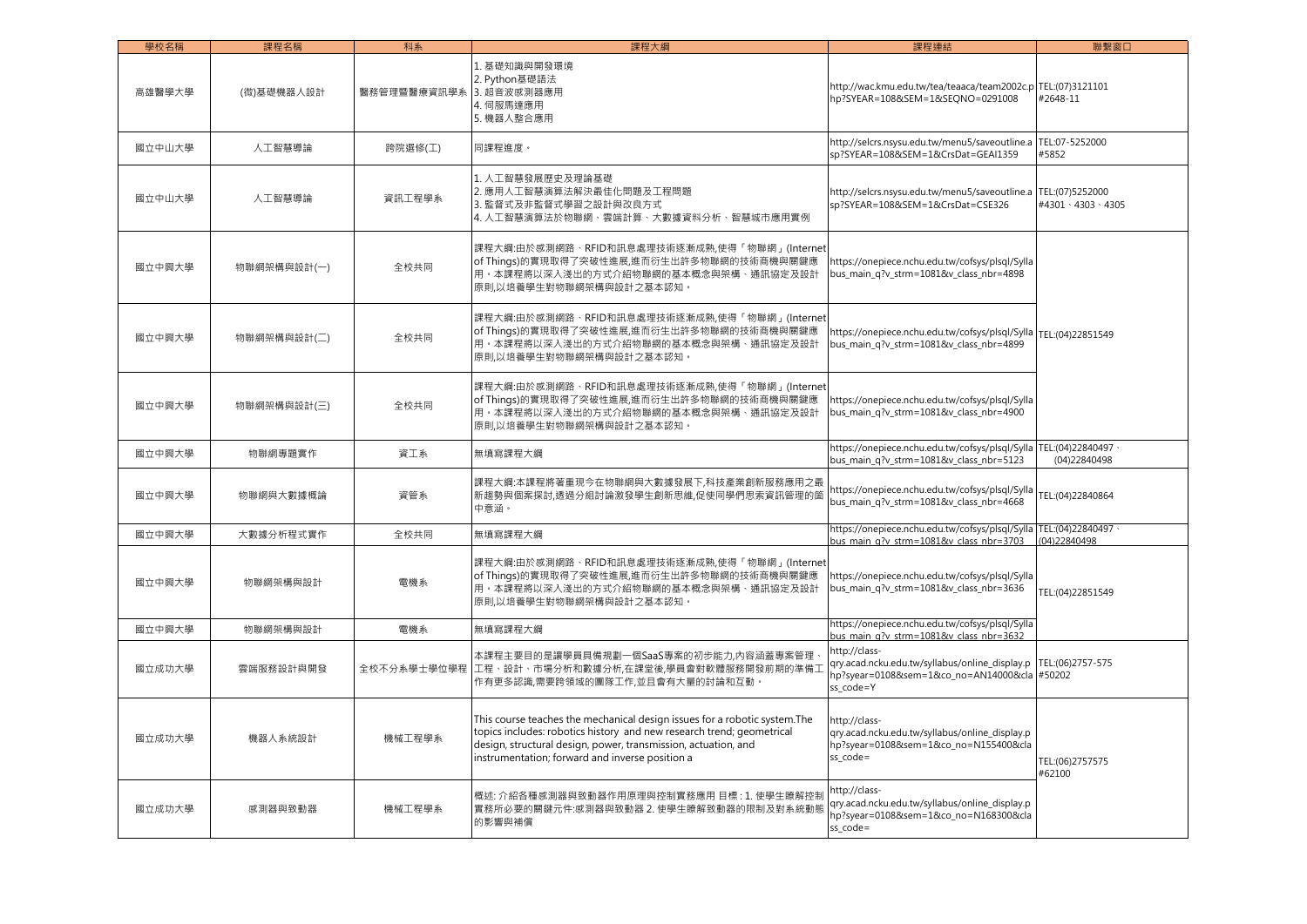| 學校名稱   | 課程名稱                 | 科系        | 課程大綱                                                                                                                                                                                                                                                                      | 課程連結                                                                                                                                                                                                                                             | 聯繫窗口                      |
|--------|----------------------|-----------|---------------------------------------------------------------------------------------------------------------------------------------------------------------------------------------------------------------------------------------------------------------------------|--------------------------------------------------------------------------------------------------------------------------------------------------------------------------------------------------------------------------------------------------|---------------------------|
| 國立成功大學 | 大數據巨量資料分析實務與應用       | 電機工程學系    | 在本課程中,我們旨在培養學生藉由接觸真實世界中所遇到不同領域的大數據資料<br>或得解決現實世界問題的經驗和技術,包含雲端運算(cloud computing)與深度學<br>習(deep learning)的平台與工具,我們期望以PBL(problem-based learning)互動<br>的方式運行這門課程,所有學生必須與老師和其他同學討論他們的發現以及遇到的<br>問題,預計經過這門課的訓練,學生將具有處理並解決各種領域真實資料的專業能<br>力。                                   | http://class-<br>qry.acad.ncku.edu.tw/syllabus/online_display.p<br>hp?syear=0108&sem=1&co no=Q356200&cla #62400<br>$ss code =$                                                                                                                   | TEL:(06)2757575           |
| 國立成功大學 | 機器人設計與製作             | 工程科學系     | 課程概述:培養機器人製作之能力<br>學習目標:<br>1.應用數學 · 科學及工程知識的能力,講解機器人原理與分析方法,執行工程 <mark>系統</mark> 與<br>元件之能力,俾能運用於機器人的設計分析、製造與應用。<br>2.透過動畫與電腦輔助分析模擬,介紹機器人的運動與控制功能與設計考慮重點,培<br>養跨領域工程模擬與分析之能力。<br>3.經由機器人應用創意設計專題與系統元件實習,整合理論與實作經驗,培養有效溝<br>通、表達及團隊合作精神之能力。                               | http://class-<br>qry.acad.ncku.edu.tw/syllabus/online_display.p<br>hp?syear=0108&sem=1&co_no=E942700&clas #63300<br>$s\_{code} =$                                                                                                                | TEL:(06)2757575           |
| 國立成功大學 | 演算法與資訊科技及<br>人工智慧的應用 | 資訊工程學系    | 會證明演算法的正確性及利用數學技巧分析演算法的時間複雜度。 訓練學生充分<br>瞭解演算法的基礎知識。 會設計演算法去解決資訊工程各領域的問題。 認識各<br>種重要的演算法。                                                                                                                                                                                  | nttp://class-<br>qry.acad.ncku.edu.tw/syllabus/online_display.p<br>hp?syear=0108&sem=1&co_no=F733700&clas<br>s $code=$                                                                                                                           |                           |
| 國立成功大學 | 人工智慧導論               | 資訊工程學系    | This course introduces students to the fundamentals, problem-solving<br>methods, and learning paradigms of artificial intelligence. Topics covered<br>include intelligent agents, uninformed and informed searching, adversarial<br>search and games, statistical learni  | http://class-<br>qry.acad.ncku.edu.tw/syllabus/online_display.p<br>hp?syear=0108&sem=1&co_no=F742900&clas<br>$s\_{code} =$                                                                                                                       | TEL:(06)2757575#62500     |
| 國立成功大學 | 人工智慧於醫療應用與服務         | 資訊工程學系    | 透過醫學院老師的實際場域應用與資料分析流程介紹, 讓學生可以學習人工智慧與<br>深度學習在醫學資料與服務上的應用,並透過資料處理與建構機器學習模型的訓練<br>學習智慧運算分析的技巧.                                                                                                                                                                             | http://class-<br>qry.acad.ncku.edu.tw/syllabus/online_display.p<br>hp?syear=0108&sem=1&co_no=F743200&clas<br>s $code=$                                                                                                                           |                           |
| 國立成功大學 | 雲端行動應用               | 工業與資訊管理學系 | This course aims to provide a comprehensive overview of Android<br>application development. We will start from the basic Model-View-<br>Controller design pattern concepts and gradually moving toward to<br>building an App that is location-aware and capable of access | http://class-<br>qry.acad.ncku.edu.tw/syllabus/online_display.p<br>hp?syear=0108&sem=1&co_no=H344900&cla<br>ss_code=                                                                                                                             | TEL:(06)2757575<br>#53100 |
| 國立成功大學 | 人工智慧與醫學              | 醫學系       | (1)人工智慧與機器學習概論與基本技術 (2)人工智慧在醫學各領域的應用                                                                                                                                                                                                                                      | http://class-<br>gry.acad.ncku.edu.tw/syllabus/online_display.p<br>hp?syear=0108&sem=1&co_no=I564700&clas<br>s $code=$                                                                                                                           | Tel:(06)2353535<br>#5012  |
| 國立宜蘭大學 | 智慧物聯網概論與應用           | 電子工程學系    | 使參與課程的同學能夠對於智慧物聯網及整個科技產業發展有更深入的了解,課程<br>内容主要介紹智慧物聯網發展之相關技術及其應用。課程最後會協助同學們發揮<br>自己創意,每一個人都可以製作出屬於自己的物聯網小專題。在課程中深入與學生<br>互動,找出在業界與學界之間的狹隙,推倒阻隔產業與學界之間的高牆。                                                                                                                   | http://acade.niu.edu.tw/NIU/outside.aspx?main<br>Page=LwBBAHAAcABsAGkAYwBhAHQAaQBvA<br>G4ALwBUAEsARQAvAFAAUgBHAC8AUABSAEc TEL:(03)9357400<br>AMQAxADAAMABfADAAMgAuAGEAcwBwAHg #7326<br>APwBQAEsATgBPAD0AQQAwAEYAUABFAFUA1<br>gAxACYATwBQAD0AWQA= |                           |
| 國立宜蘭大學 | 感測器應用及實習             | 生物機電工程學系  | 本課程將介紹各種感測器之基本設計原理,於課程中安排上機實作與觀摩教學,以期<br>培養同學實際動手的能力。<br>課程內容包含溫度、光、聲音、壓力、近接感測、ADC與DAC轉換實驗等。<br>1.了解感測器元件與電路之特性與應用<br>2.培養感測器電路設計與韌體撰寫之能力<br>3.熟悉感測器電路之檢修                                                                                                                 | http://acade.niu.edu.tw/NIU/outside.aspx?main<br>Page=LwBBAHAAcABsAGkAYwBhAHQAaQBvA<br>G4ALwBUAEsARQAvAFAAUgBHAC8AUABSAEc TEL:(03)9357400<br>AMQAxADAAMABfADAAMqAuAGEAcwBwAHq<br>APwBQAEsATgBPAD0AQQAwAEcAOABIAE0AU<br>wBIACYATwBQAD0AWQA=       | #7796                     |
| 國立宜蘭大學 | 大數據分析與智慧運算           | 資訊工程學系    | 本課程將介紹學員大數據分析及智慧運算技術。於本課程中,學員將修習各種經典<br>且實用的大數據分析技術,並瞭解該技術於網路領域中的各式創新應用。此外,本課<br>程亦探討如何將數據分析的技術應用於機器人開發上,使其達到更智慧化的功能,如:<br>人物辨識、自主移動、情境感知、智慧問答等。                                                                                                                          | http://acade.niu.edu.tw/NIU/outside.aspx?main<br>Page=LwBBAHAAcABsAGkAYwBhAHQAaQBvA<br>G4ALwBUAEsARQAvAFAAUqBHAC8AUABSAEc<br>AMQAxADAAMABfADAAMqAuAGEAcwBwAHq #7299<br>APwBQAEsATgBPAD0AQQAwAEYAUABHAFMA<br>MwBQACYATwBQAD0AWQA=                 | TEL:(03)9357400           |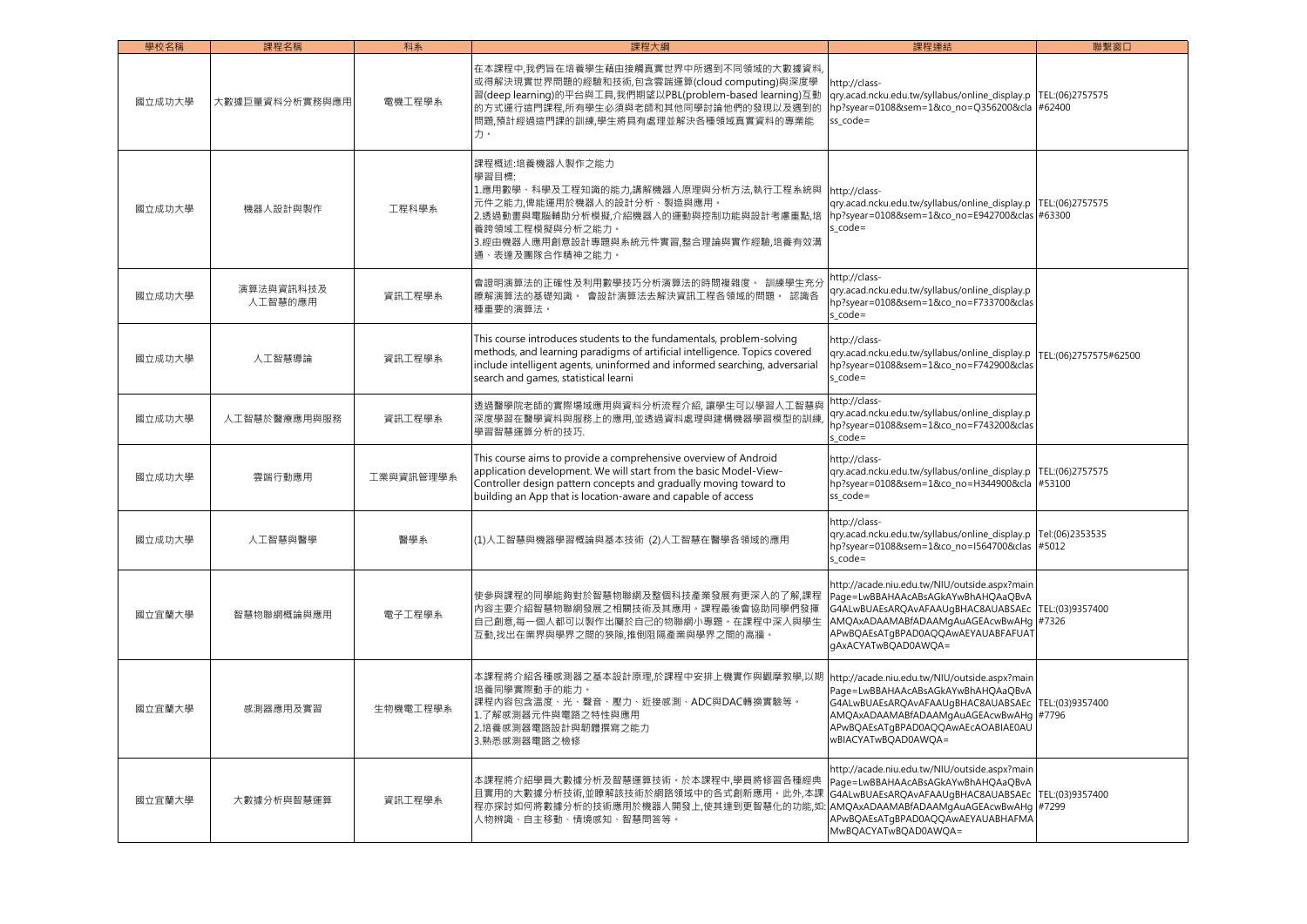| 學校名稱   | 課程名稱                | 科系      | 課程大綱                                                                                                                                                                                                                                                                 | 課程連結                                                                                                                                                                                                                                       | 聯繫窗口                             |
|--------|---------------------|---------|----------------------------------------------------------------------------------------------------------------------------------------------------------------------------------------------------------------------------------------------------------------------|--------------------------------------------------------------------------------------------------------------------------------------------------------------------------------------------------------------------------------------------|----------------------------------|
| 國立宜蘭大學 | 物聯網分析達人             | 資訊工程學系  | 本課程設定目標如下:<br>1. 熟悉並對物聯網各層有初步的理解。<br>2. 對各層的物聯網技術有一定的了解並動手操作。<br>3. 在充分理解各項物聯網技術之後,知道在各種情境或是系統條件要求之下,能正確<br>架構物聯網網絡並傳輸資料。                                                                                                                                            | http://acade.niu.edu.tw/NIU/outside.aspx?main<br>Page=LwBBAHAAcABsAGkAYwBhAHQAaQBvA<br>G4ALwBUAEsARQAvAFAAUgBHAC8AUABSAEc<br>AMQAxADAAMABfADAAMqAuAGEAcwBwAHq<br>APwBQAEsATgBPAD0AQQAwAEYAUgBOAE0A<br>WgAxACYATwBQAD0AWQA=                 | TEL:(03)9357400<br>#7299         |
| 國立宜蘭大學 | 人工智慧導論              | 電子工程學系  | 介紹人工智慧相關學理及技術,培養學生日後基本設計應用人工智慧之能力。                                                                                                                                                                                                                                   | http://acade.niu.edu.tw/NIU/outside.aspx?main<br>Page=LwBBAHAAcABsAGkAYwBhAHQAaQBvA<br>G4ALwBUAEsAROAvAFAAUqBHAC8AUABSAEc TEL:(03)9357400<br>AMQAxADAAMABfADAAMgAuAGEAcwBwAHg<br>APwBOAEsATaBPAD0AOOAwAEYAUAA0ADkA<br>UgBYACYATwBQAD0AWQA= | #7326                            |
| 國立宜蘭大學 | 物聯網互動設計             |         | 本課程以Arduino晶片程式設計為主體,介紹各種感測介面電路的設計,最後以智慧<br>電機工程學系進修學士班  生活為設計主題,進行分組小專題製作,.讓學生在「做中學、學中做」的教學方式7<br>成為學用合一的人才。                                                                                                                                                        | http://acade.niu.edu.tw/NIU/outside.aspx?main<br>Page=LwBBAHAAcABsAGkAYwBhAHQAaQBvA<br>G4ALwBUAEsARQAvAFAAUgBHAC8AUABSAEc<br>AMQAxADAAMABfADAAMgAuAGEAcwBwAHg<br>APwBQAEsATgBPAD0AQQAwAEYAUABEADEA<br>NwBZACYATwBQAD0AWQA=                 | TEL:(03)9357400<br>#7376         |
| 國立高雄大學 | 人工智慧與金融科技           | 資訊工程學系  | 人工智慧與金融科技為當今重要之科技領域,本課程將教授此二領域的背景知識<br>理論及整合應用,循序漸進以讓學生具備跨此二領域的知識及能力。                                                                                                                                                                                                | https://course.nuk.edu.tw/QueryCourse/tconte<br>nt.asp?OpenYear=108&Helf=1&Sclass=CS&Co TEL:(07)5919518<br>$no = C574$                                                                                                                     |                                  |
| 國立高雄大學 | loTTo機器人            | 通識微學分   | 由講師引導介紹Arduino相關開發板,並透過Nano主板、舵機控制、藍芽傳輸等製<br>作IoTTo機器人,讓同學透過簡單的實作範例學習編輯程式語言的基礎架構,並且結<br>合基本電路元件開發,透過理論與創意發想,結合實際操作驗證,最後將驗證結果與經<br>過整理後向他人分享。                                                                                                                         | https://course.nuk.edu.tw/QueryCourse/tconte<br>nt.asp?OpenYear=108&Helf=1&Sclass=MI&Co<br>$no = Z065$                                                                                                                                     | TEL:(07)5919000<br>#8281-8284    |
| 國立高雄大學 | loTTo機器人            | 通識微學分   | 由講師引導介紹Arduino相關開發板,並透過Nano主板、舵機控制、藍芽傳輸等製<br>作loTTo機器人,讓同學透過簡單的實作範例學習編輯程式語言的基礎架構,並且結<br>合基本電路元件開發,透過理論與創意發想,結合實際操作驗證,最後將驗證結果與經<br>過整理後向他人分享。                                                                                                                         | https://course.nuk.edu.tw/QueryCourse/tconte<br>nt.asp?OpenYear=108&Helf=1&Sclass=MI&Co<br>$no = Z065$                                                                                                                                     |                                  |
| 國立高雄大學 | 南科人工智慧發展現況與<br>未來展望 | 創新學院不分系 | 藉由企業參訪使學生了解業界對於統計分析之需求與未來展望。                                                                                                                                                                                                                                         | https://course.nuk.edu.tw/QueryCourse/tconte<br>nt.asp?OpenYear=108&Helf=1&Sclass=IFD&C TEL:(07)5916261<br>ono= $A534$                                                                                                                     |                                  |
| 國立高雄大學 | 機器人影像控制技術           | 電機工程學系  | 隨著人工智慧技術的進步,機器人的發展已經從科學幻想進入日常實用階段,工業型<br>機械手臂在自動化工廠已經實用化,但是智慧型全自主型的機器手臂的發展仍有待<br>努力。機器手臂應用要能實用化,其中與機器人系統硬體搭配的智慧型軟體程式設<br>計不可或缺。本課程的目的以發展智慧型機器手臂所必要的基礎技能為主,以數種<br>不同的機器學習與影像辨識技術,搭配機器手臂平台,進行AI與機器人的整合應用<br>本課程搭配工業等級多軸機器手臂為實習實驗平台,學生必須先具有相關機器學習<br>技術與智慧型機器人相關課程基礎。   | https://course.nuk.edu.tw/QueryCourse/tconte<br>nt.asp?OpenYear=108&Helf=1&Sclass=EE&Co<br>$no = G695$                                                                                                                                     |                                  |
| 國立高雄大學 | 機器人影像控制技術           | 電機工程學系  | 隨著人工智慧技術的進步,機器人的發展已經從科學幻想進入日常實用階段,工業型<br>機械手臂在自動化工廠已經實用化,但是智慧型全自主型的機器手臂的發展仍有待<br>努力。機器手臂應用要能實用化,其中與機器人系統硬體搭配的智慧型軟體程式設<br>計不可或缺。本課程的目的以發展智慧型機器手臂所必要的基礎技能為主,以數種<br>不同的機器學習與影像辨識技術,搭配機器手臂平台,進行AI與機器人的整合應用 ·<br>本課程搭配工業等級多軸機器手臂為實習實驗平台,學生必須先具有相關機器學習<br>技術與智慧型機器人相關課程基礎。 | https://course.nuk.edu.tw/QueryCourse/tconte<br>nt.asp?OpenYear=108&Helf=1&Sclass=EE&Cc<br>$no = G695$                                                                                                                                     | TEL:(07)5919372 \<br>(07)5919375 |
| 國立高雄大學 | 機器人影像控制技術           | 電機工程學系  | 隨著人工智慧技術的進步,機器人的發展已經從科學幻想進入日常實用階段,工業型<br>機械手臂在自動化工廠已經實用化,但是智慧型全自主型的機器手臂的發展仍有待<br>努力。機器手臂應用要能實用化,其中與機器人系統硬體搭配的智慧型軟體程式設<br>計不可或缺。本課程的目的以發展智慧型機器手臂所必要的基礎技能為主,以數種<br>不同的機器學習與影像辨識技術,搭配機器手臂平台,進行AI與機器人的整合應用<br>本課程搭配工業等級多軸機器手臂為實習實驗平台,學生必須先具有相關機器學習<br>技術與智慧型機器人相關課程基礎。   | https://course.nuk.edu.tw/QueryCourse/tconte<br>nt.asp?OpenYear=108&Helf=1&Sclass=EE&Co<br>$no = G695$                                                                                                                                     |                                  |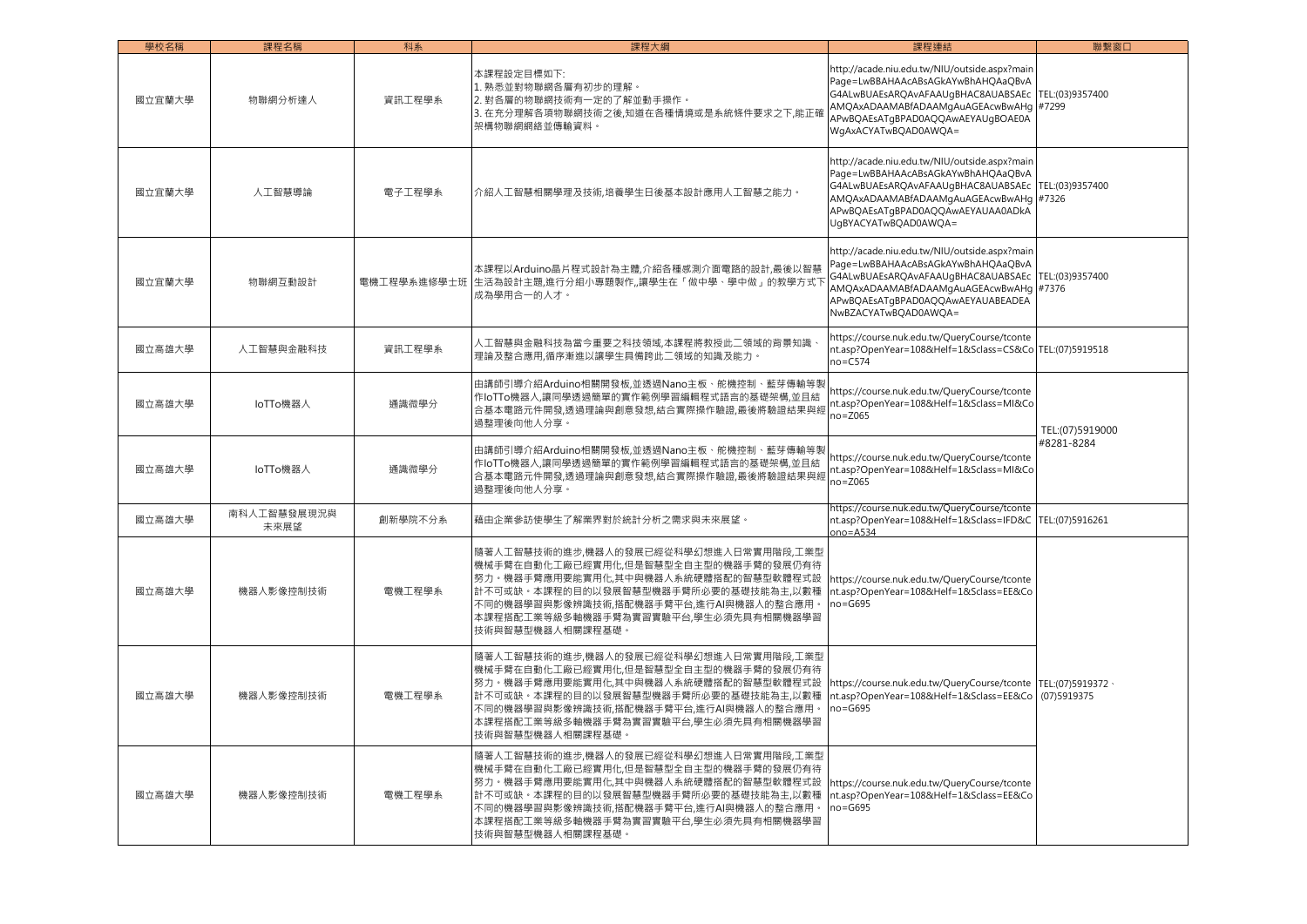| 學校名稱     | 課程名稱                  | 科系       | 課程大綱                                                                                                                                                                                                                                                                | 課程連結                                                                                                                   | 聯繫窗口                             |
|----------|-----------------------|----------|---------------------------------------------------------------------------------------------------------------------------------------------------------------------------------------------------------------------------------------------------------------------|------------------------------------------------------------------------------------------------------------------------|----------------------------------|
| 國立高雄大學   | 機器人影像控制技術             | 電機工程學系   | 隨著人工智慧技術的進步,機器人的發展已經從科學幻想進入日常實用階段,工業型<br>機械手臂在自動化工廠已經實用化,但是智慧型全自主型的機器手臂的發展仍有待<br>努力。機器手臂應用要能實用化,其中與機器人系統硬體搭配的智慧型軟體程式設<br>計不可或缺。本課程的目的以發展智慧型機器手臂所必要的基礎技能為主,以數種<br>不同的機器學習與影像辨識技術,搭配機器手臂平台,進行AI與機器人的整合應用。<br>本課程搭配工業等級多軸機器手臂為實習實驗平台,學生必須先具有相關機器學習<br>技術與智慧型機器人相關課程基礎。 | https://course.nuk.edu.tw/QueryCourse/tconte<br>nt.asp?OpenYear=108&Helf=1&Sclass=EE&Co<br>$no = G695$                 | TEL:(07)5919372 \<br>(07)5919375 |
| 國立高雄大學   | 大數據分析業界實務分享           | 創新學院不分系  | 介紹科技業公司如何就數據分析相關經驗分享。                                                                                                                                                                                                                                               | https://course.nuk.edu.tw/QueryCourse/tconte<br>nt.asp?OpenYear=108&Helf=1&Sclass=IFD&C<br>$ono = A526$                | (07)5919375                      |
| 國立高雄大學   | 雲端運算                  | 資訊工程學系   | 雲端運算是藉由網路獲取計算資源,資料服務,以及軟體服務,而不需考慮後端平台的<br>整合與維護,因此基於雲端運算能夠減少資訊部門的投資,同時能夠持續提供高品<br>質的資訊服務,其應用範圍日益更形擴大,本課程將讓學生瞭解什麼是雲端運算、如<br>何建立及設定簡易雲端運算的平台、如何使用雲端運算的服務與設計雲端運算之<br>應用程式。                                                                                             | https://course.nuk.edu.tw/QueryCourse/tconte<br>nt.asp?OpenYear=108&Helf=1&Sclass=CS&Co TEL:(07)5919518<br>$no = F643$ |                                  |
| 國立高雄大學   | 電機實務專題(二)<br>物聯網與積體電路 | 電機工程學系   | 無                                                                                                                                                                                                                                                                   | https://course.nuk.edu.tw/QueryCourse/tconte<br>nt.asp?OpenYear=108&Helf=1&Sclass=EE&Co<br>$no = D202$                 | TEL:(07)5919372 \(07)5919375     |
| 國立高雄大學   | 電機實務專題(二)<br>物聯網與積體電路 | 電機工程學系   | 無                                                                                                                                                                                                                                                                   | https://course.nuk.edu.tw/QueryCourse/tconte<br>nt.asp?OpenYear=108&Helf=1&Sclass=EE&Co<br>no=D202                     |                                  |
| 國立高雄大學   | 物聯網                   | 資訊工程學系   | 隨著資訊與通訊科技的蓬勃發展,網際網路的連結裝置,從傳統以電腦為主,目前已擴<br>大到具行動性的智慧型裝置,如手機、手錶、眼鏡、車輛、飛行器等裝置,未來也將<br>應用到更多樣的設備或物體上。以物體聯網應用為導向的物聯網,遂成為目前熱門<br>的學術研究與產業發展議題。本課程將介紹物聯網的概念,並說明與物聯網有關的<br>網路與系統技術,以及應用現況及未來展望。接介紹樹莓派平台,以及其周邊感測器<br>應用。此外,也將介紹LoRa協定與相關模組之應用。                               | https://course.nuk.edu.tw/QueryCourse/tconte<br>nt.asp?OpenYear=108&Helf=1&Sclass=CS&Co TEL:(07)5919518<br>no=F612     |                                  |
| 國立嘉義大學   | 感測器原理與應用              | 生物機電工程學系 | 1. 能了解物理量對電氣量的轉換特性<br>2. 能了解感溫電流及電阻與電壓之變化特性<br>3. 能了解各種ON-OFF感測開關特性及應用<br>4. 能了解各種感測器的特性及應用                                                                                                                                                                         | https://web085004.adm.ncyu.edu.tw/Syllabus/S<br>yllabus_Rpt.aspx?CrsCode=10813450068                                   | TEL:(05)2717640                  |
| 國立嘉義大學   | 感測器原理與應用              | 生物機電工程學系 | 1. 能了解物理量對電氣量的轉換特性<br>2. 能了解感溫電流及電阻與電壓之變化特性<br>3. 能了解各種ON-OFF感測開關特性及應用<br>4. 能了解各種感測器的特性及應用                                                                                                                                                                         | https://web085004.adm.ncyu.edu.tw/Syllabus/S<br>yllabus_Rpt.aspx?CrsCode=10816450029                                   |                                  |
| 國立彰化師範大學 | 人工智慧與大數據之管理應用         | 管理學院     | 本課程目的在探討人工智慧和大數據基本概念與方法,並介紹人工智慧和大數據在<br>商業管理(生產,行銷,人資,科技,財務)上的應用。修課學生除修習基本方法與應用案<br>例外,將於相關平台試行數據分析,並於期末完成相關報告。                                                                                                                                                     | http://120.107.178.150/other/UploadDEAN/SU<br>BJECT/1081/60101_1MAMA0100330.pdf                                        | TEL:(04)7232105<br>#7013         |
| 國立彰化師範大學 | 創意機器人實作               | 電子工程學系   | 本門課的上課方式有教室授課、線上授課、團隊個別技術指導。教學目標在透過<br>指導同學實作一機器人成品,讓修課同學能真正學到軟硬體與簡易機械整合的相關<br>技術。                                                                                                                                                                                  | http://120.107.178.150/other/UploadDEAN/SU<br>BJECT/1081/53038 1EIEL0161420.pdf                                        | TEL:(04)7232105<br>#8305         |
| 國立彰化師範大學 | 人工智慧                  | 資訊工程學系   | 本課程之內容以rational agents為主軸,學生將以各種人工智慧語言製作智慧型<br>agent程式於一簡單之電腦模擬環境中執行任務,因此欲修此課學生應具有基本之<br>程式設計能力及興趣。                                                                                                                                                                 | http://120.107.178.150/other/UploadDEAN/SU<br>BJECT/1081/54017_1EICS0019930.pdf                                        | TEL:(04)7232105<br>#8401~8405    |
| 國立彰化師範大學 | 物聯網                   | 資訊工程學系   | 物聯網 智慧裝置 大數據 ICT科技導入                                                                                                                                                                                                                                                | http://120.107.178.150/other/UploadDEAN/SU<br>BJECT/1081/54024 1EICS0155730.pdf                                        |                                  |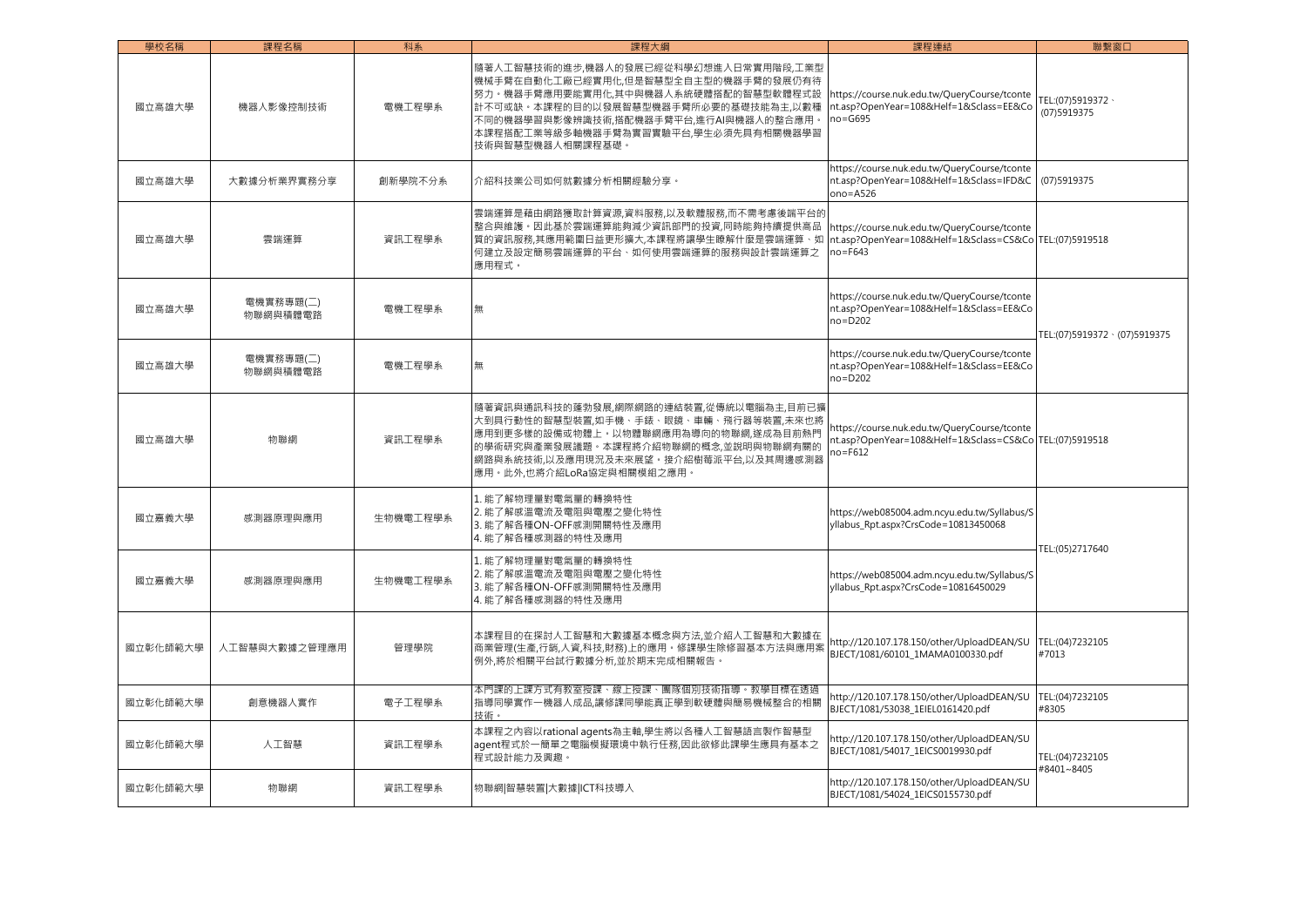| 學校名稱     | 課程名稱      | 科系                | 課程大綱                                                                                                                                                                                                                                                                                                                                                                                                                                                                 | 課程連結                                                                                                                                                                                                       | 聯繫窗口                             |
|----------|-----------|-------------------|----------------------------------------------------------------------------------------------------------------------------------------------------------------------------------------------------------------------------------------------------------------------------------------------------------------------------------------------------------------------------------------------------------------------------------------------------------------------|------------------------------------------------------------------------------------------------------------------------------------------------------------------------------------------------------------|----------------------------------|
| 國立臺灣師範大學 | 人工智慧導論    | 學習科學學士學位學程        | 課程簡介:此課程主要讓學生具備人工智慧的基本知識,了解人工智慧相關的演算法<br>及python函式庫,並能應用所學到的去解決人工智慧相關的問題。課程內容將包括  http://courseap.itc.ntnu.edu.tw/acadmOpenCo<br>用智慧型代理人、用搜尋解決問題、邏輯代理人、機器學習及深度學習等。<br>課程目標:<br>(1)了解人工智慧相關的演算法<br>(2)使用人工智慧相關的python函式庫<br>(3)解決人工智慧相關的問題                                                                                                                                                                                                                            | urse/SyllabusCtrl?language2=english&year=10<br>8&term=1&courseCode=LSU0051&courseGro<br>up=&deptCode=EU11&formS=&classes1=&d<br>eptGroup=                                                                  |                                  |
| 國立臺灣師範大學 | 教育機器人     | 學習科學學士學位學程        | 課程簡介:藉由了解教育機器人組裝以及功能,以激發學生學習興趣、培養學生綜合<br>能力為目標。<br>除了機器人機體本身之外,並探究與機器人相關的程式。<br>對應新課程內容,學習教育機器人以培養學生STEAM素養,並促進其二十一世紀學<br>習能力之發展。<br>課程目標:<br>(1)了解教育機器人組裝以及功能<br>(2)小組合作學習<br>(3)培養學生STEAM素養,並促進其二十一世紀學習能力之發展。                                                                                                                                                                                                                                                      | http://courseap.itc.ntnu.edu.tw/acadmOpenCo<br>urse/SyllabusCtrl?language2=english&year=10<br>8&term=1&courseCode=LSU0052&courseGro<br>up=&deptCode=EU11&formS=&classes1=&d<br>eptGroup=                   | TEL:(02)77495634                 |
| 國立臺灣師範大學 | 機器人學      | 機電工程學系學士班         | 址:http://courseap.itc.ntnu.edu.tw/acadmOpenCourse/SyllabusCtrl?year=10<br>8&term=1&courseCode=MTC0002&courseGroup=&deptCode=HU73&for<br>mS=&classes1=9&deptGroup=<br>課程簡介:機器人學講述機器人之運動分析,控制原理及軟硬體設計技術。課程中說  http://courseap.itc.ntnu.edu.tw/acadmOpenCo<br>明機器人之發展與應用領域,運動學與動力學分析,軌跡規畫與機器人的控制架構<br>透過課堂說明,範例演算及人形機器人之實際操控,學生將可學習到機器人基本設計<br>概念及分析與控制技術,達到設計與控制機器人的要求。<br>課程目標:(1)瞭解機器人之發展與應用領域。<br>(2)使學生熟悉機器人運動學、動力學及控制理論。<br>(3)使學生具備設計機器人之知識。<br>(4)具有操控機器人之實務技術。 | urse/SyllabusCtrl?language2=english&year=10<br>8&term=1&courseCode=MTC0002&courseGro TEL:(02)77493526<br>up=&deptCode=HU73&formS=&classes1=9&<br>deptGroup=                                                |                                  |
| 國立臺灣師範大學 | 人工智慧與應用   | 車輛與能源工程學士學位<br>學程 | 課程簡介:電腦與網路雲端科技的快速進步,應用於不同行業或領域的需求也急切變<br>化。本課程主要為介紹人工智慧發展概況,並運用人工智慧中的技術或案例,結合電<br>腦化或雲端網路化的理論知識與實務技術,探討或應用於有興趣的發展主題上。<br>課程目標:(1)了解人工智慧之基本理論知識與實務及相關問題。<br> (2)了解國內外在人工智慧之系統平台與管理服務發展與應用現況<br>(3)了解與歸納人工智慧之相關論文發表情況與趨勢。<br>(4)具備主動積極與終身學習之人格特質。<br>(5)具備良好的溝通與表達能力。<br>(6)具備職場專業倫理與社會服務的理解與行動。<br>(7)具備尊重智慧財產權的認知與態度。                                                                                                                                                | http://courseap.itc.ntnu.edu.tw/acadmOpenCo<br>urse/SyllabusCtrl?language2=english&year=10<br>8&term=1&courseCode=VEU0024&courseGro<br>up=&deptCode=HU76&formS=&classes1=&d<br>eptGroup=                   | TEL:(02)77496494                 |
| 國立臺灣師範大學 | 感測器原理與應用  | 機電工程學系學士班         | 課程簡介:介紹感測器、感測電路的作動原理與實際應用<br>課程目標:(1)讓學生瞭解各種感測器的原理<br>(2)讓學生瞭解感測電路的設計<br>(3)讓學生學會使用電路模擬軟體Pspice<br>(4)讓學生實際設計一個感測電路並實作                                                                                                                                                                                                                                                                                                                                               | http://courseap.itc.ntnu.edu.tw/acadmOpenCo<br>urse/SyllabusCtrl?language2=english&year=10<br>8&term=1&courseCode=MTU0044&courseGro TEL:(02)77493526<br>up=&deptCode=HU73&formS=3&classes1=&<br>deptGroup= |                                  |
| 國立臺灣師範大學 | 物聯網概論與應用  | 資訊工程學系學士班         | 课程簡介:本課程介紹物聯網的基本概念,包含物聯網中感知層、網路層與應用層的<br>核心技術與最新發展現況,同時並注重物聯網前端設備與後端系統的整體架構,以及<br>後端 <mark>系統在資料處理、分析與視覺化的各項技術。本課程將以課堂授課搭配專題</mark><br>方式進行,透過實作演練,實際體驗物聯網各項技術與應用。<br>課程目標:<br>(1)了解物聯網的概念與應用<br>(2)理解物聯網感知、網路與應用層的各項核心技術<br>(3)實作物聯網專題開發                                                                                                                                                                                                                            | http://courseap.itc.ntnu.edu.tw/acadmOpenCo<br>urse/SyllabusCtrl?language2=english&year=10<br>8&term=1&courseCode=CSC9004&courseGro<br>up=&deptCode=SU47&formS=&classes1=9&<br>deptGroup=                  | TEL: (02) 77496659<br>#6660      |
| 靜宜大學     | 智慧生態植物物聯網 | 產業學院              | 本課程先從食物的永續議題開始認識氣候變遷對於現代生活的影響,再透過認識和<br>比較樸門永續設計原則與智慧農業兩種不同取徑,探究                                                                                                                                                                                                                                                                                                                                                                                                     | http://alcat.pu.edu.tw/outline/list_abstract_cont<br>ent_100.php?pkey=A0100A010783&ls_year=10<br>81&t_num=005200                                                                                           | TEL:(04)26328001<br>#11911-11913 |